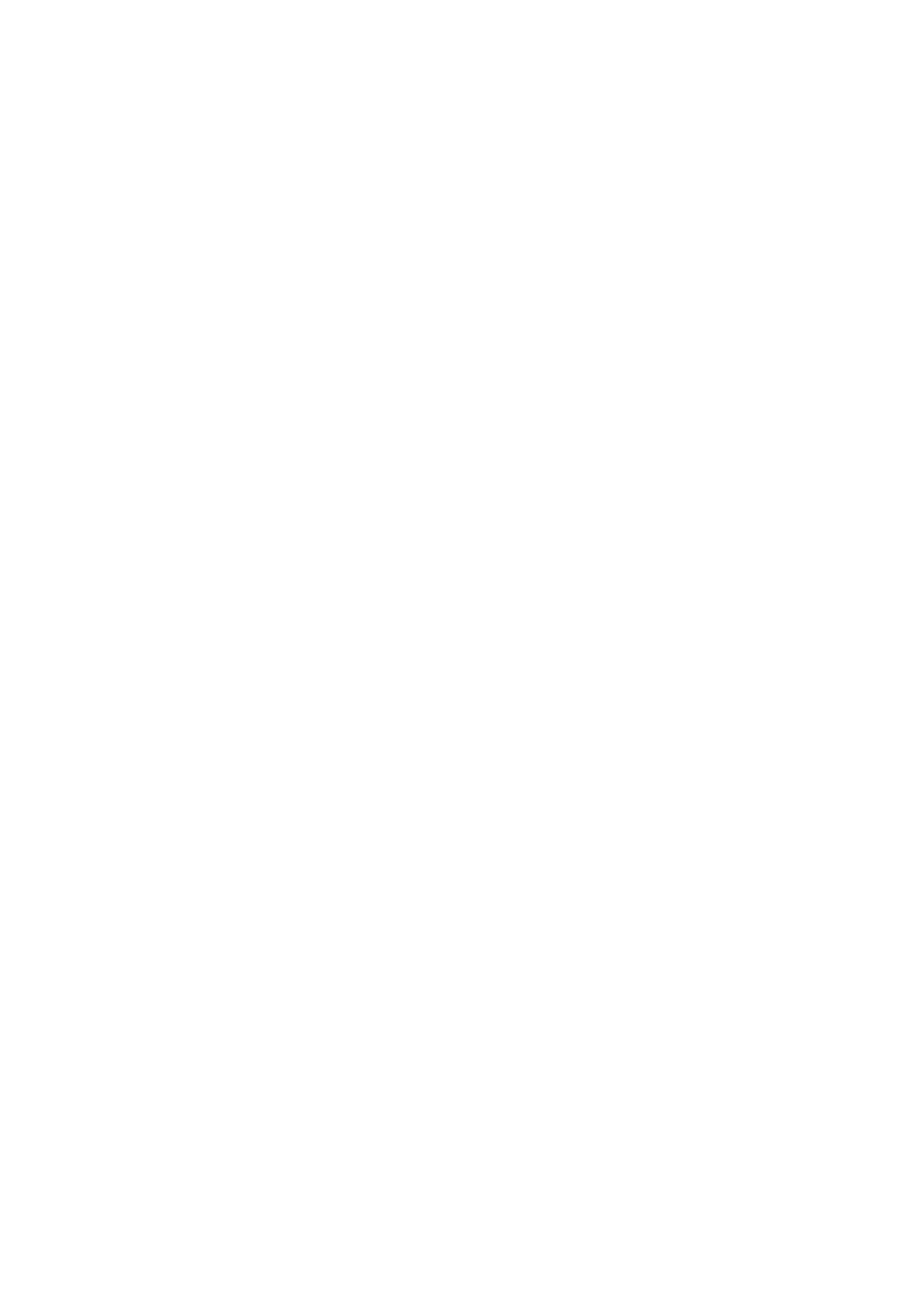**Teaching Assistant 1**

## **Purpose of the role (job statement)**

To work with teachers to support teaching and learning, providing general and specific assistance to pupils and staff under the direction, guidance and direct supervision of the classroom teacher<sup>1</sup>.

## **Responsibilities <sup>2</sup>**

Key duties:

- 1. Work with individuals or small groups of pupils in the classroom under the direct supervision of teaching staff and provide feedback to the teacher
- 2. Support pupils to understand instructions support independent learning and inclusion of all pupils
- 3. Support the teacher in behaviour management and keeping pupils on task
- 4. Support pupils in social and emotional well-being, reporting problems to the teacher as appropriate
- 5. Prepare and clear up learning environment and resources, including photocopying, filing and the display and presentation of pupils work and contribute to maintaining a safe environment.

Teaching Assistants in this role may also undertake some or all of the following:

- 1. Record basic pupil data
- 2. Support children's learning through play
- 3. Assist with break-time supervision including facilitating games and activities
- 4. Assist with escorting pupils on educational visits
- 5. Support pupils in using basic ICT
- 6. Invigilate exams and tests
- **7.** Assist pupils with eating, dressing and hygiene, as required, whilst encouraging independence.

- Working at or towards national occupational standards (NOS) in Supporting Teaching and Learning (core and relevant optional units as required) reflected in the level 2 NVQ and Level 2 certificate in supporting teaching and learning on the Qualification and Credit Framework or equivalent experience
- Knowledge and compliance with policies and procedures relevant to child protection and health and safety.

|                | <b>NJC Job Evaluation Assessment</b>                   |                                                                                                                                                            |       |              |  |
|----------------|--------------------------------------------------------|------------------------------------------------------------------------------------------------------------------------------------------------------------|-------|--------------|--|
|                | <b>Factor</b>                                          | <b>Relevant Job Information</b>                                                                                                                            | JE    | <b>Score</b> |  |
|                |                                                        |                                                                                                                                                            | Level |              |  |
|                | Knowledge                                              | Requires knowledge and skills towards Supporting Teaching<br>and Learning NOS that underpin National Qualifications at<br>level 2 or equivalent experience | 2     | 40           |  |
| $\overline{2}$ | <b>Mental Skills</b>                                   | Carries out allocated tasks under the supervision of a<br>teacher, problems generally referred.                                                            |       | 13           |  |
| 3              | Interpersonal<br>and<br>Communication<br><b>Skills</b> | Communicates with pupils to support learning and<br>development and encourage acceptable behaviour.<br>Exchanges information with staff, parents/carers.   | 3(a)  | 39           |  |
| $\overline{4}$ | <b>Physical Skills</b>                                 | Setting up and use of educational equipment and/or keyboard<br>skills                                                                                      | 2     | 26           |  |

<sup>-</sup>Roles at this level do not deliver "specified work" as defined in the guidance to Section 133 of the Education Act 2002.

 $2$  Duties relating to supporting pupils with health care needs are not included in this profile. The NJC recognises that many of these duties are carried out on a voluntary basis in different ways. Therefore, if this duty becomes a requirement of the job, as part of an agreement between employers and unions, it should be set out in the job description as an additional duty allowing it to be accounted for in the evaluation of the role (and therefore in remuneration as appropriate.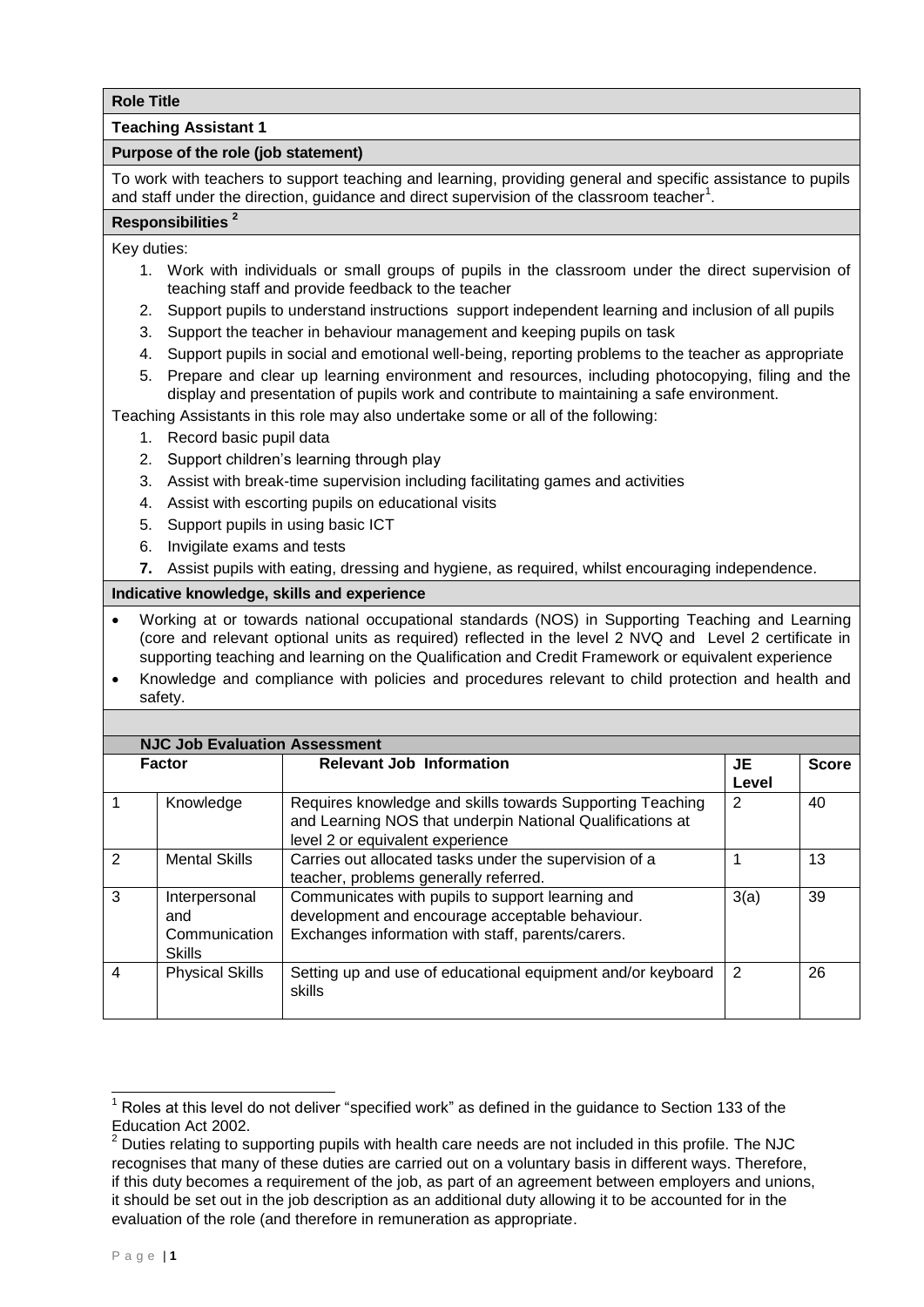| 5.             | Initiative &<br>Independence                                   | Follows detailed instructions and / or is closely supervised<br>with little scope for discretion; problems are generally<br>referred.                                                                                 | 1                    | 13          |
|----------------|----------------------------------------------------------------|-----------------------------------------------------------------------------------------------------------------------------------------------------------------------------------------------------------------------|----------------------|-------------|
| 6              | Physical<br>Demands                                            | Combination of standing, sitting or walking.                                                                                                                                                                          | 1                    | 10/20       |
|                |                                                                | Requirement for standing for long periods and/or working in<br>awkward positions e.g. sitting on low chairs.                                                                                                          | $\overline{2}$       |             |
| $\overline{7}$ | Mental<br>Demands                                              | Working with individuals or small groups of pupils requiring<br>mental and sensory concentration; work is regularly<br>interrupted although this does not normally require switching<br>from one activity to another. | 2(a)(c)<br>and $(d)$ | 20          |
| 8              | Emotional<br>Demands                                           | Occasionally exposed to emotionally demanding behaviours<br>and situations as a result of attending to pupils' personal<br>needs and assisting with behaviour management.                                             | $\overline{2}$       | 20          |
| 9              | Responsibility<br>for People<br>Wellbeing                      | Responsible for the supervision of practical learning activities<br>of individuals or small groups of pupils under the direction of<br>the teacher or other professional                                              | 2                    | 26          |
| 10             | Responsibility<br>for Supervision                              | May demonstrate own duties to new or less experienced staff.                                                                                                                                                          | 1                    | 13          |
| 11             | Responsibility<br>for Financial<br>Resources                   | May handle small amounts of cash e.g. for school visits                                                                                                                                                               | 1                    | 13          |
| 12             | Responsibility<br>for Physical<br>and Information<br>Resources | Responsible for the careful and safe use equipment, such as<br>play and standard ICT equipment, records basic pupil data                                                                                              | 1                    | 13          |
| 13             | Working<br>Conditions                                          | Some exposure to unpleasant conditions, including noise;<br>outdoor working; verbal abuse                                                                                                                             | 2                    | 20          |
| <b>Total</b>   |                                                                |                                                                                                                                                                                                                       |                      | 266-<br>276 |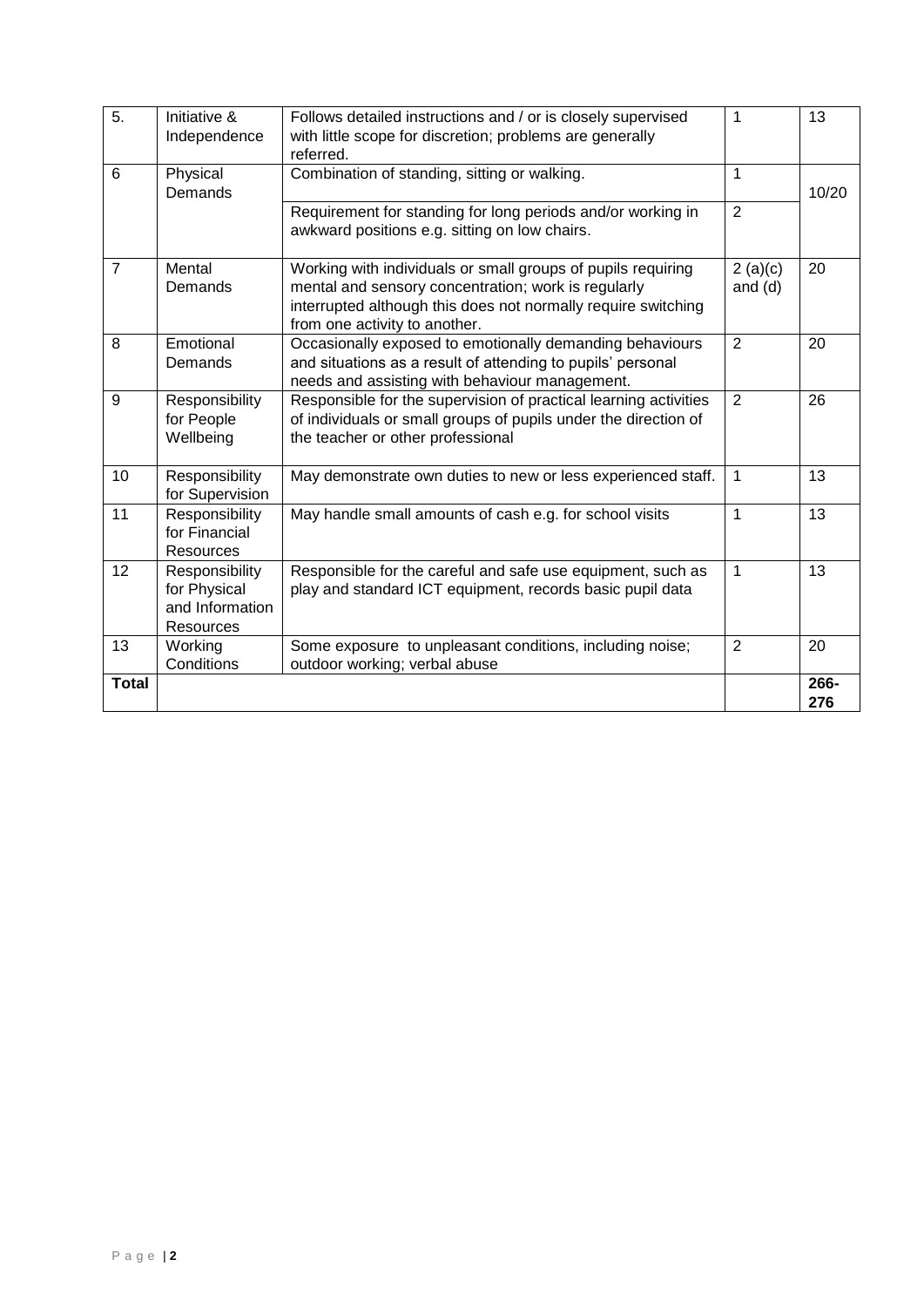## **Teaching Assistant 2**

### **Purpose of the role (job statement)**

To work with teachers to support teaching and learning by working with individuals or small groups of pupils under the direction of teaching staff and may be responsible for some learning activities within the overall teaching plan<sup>3</sup>.

### **Responsibilities <sup>4</sup>**

Key duties:

- 1. Implement planned learning activities/teaching programmes as agreed with the teacher, adjusting activities according to pupils' responses as appropriate
- 2. Participate in planning and evaluation of learning activities with the teacher, providing feedback to the teacher on pupil progress and behaviour
- 3. Support the teacher in monitoring, assessing and recording pupil progress/activities
- 4. Provide feedback to pupils in relation to attainment and progress under the guidance of the teacher
- 5. Support learning by arranging/providing resources for lessons/activities under the direction of the teacher
- 6. Support pupils in social and emotional well-being, reporting problems to the teacher as appropriate
- 7. Share information about pupils with other staff, parents / carers, internal and external agencies, as appropriate
- 8. Understand and support independent learning and inclusion of all pupils as required.

Teaching Assistants in this role may also undertake some or all of the following:

- 1. Work with individual pupils with special educational needs
- 2. Work with pupils for whom English is not their first language
- 3. Assist in the development of individual development plans for pupils (such as Individual educational plans)
- 4. Support the work of volunteers and other teaching assistants in the classroom
- 5. Support the use of ICT in the curriculum
- 6. Invigilate exams and tests
- 7. Assist in escorting and supervising pupils on educational visits and out of school activities
- 8. Select, prepare and clear away classroom materials and learning areas ensuring they are available for use, including developing and presenting displays
- 9. Support pupils in developing and implementing their own personal and social development
- 10. Assist pupils with eating, dressing and hygiene, as required, whilst encouraging independence
- 11. Monitor and manage stock and supplies for the classroom.

**Indicative knowledge, skills and experience** 

- Working at NVQ level 2 in supporting teaching and learning or equivalent; may be working towards NVQ level 3 and/or national occupational standards.
- Knowledge and compliance with policies and procedures relevant to child protection and health and safety.

## **NJC Job Evaluation Assessment**

 $3$ Roles at this level do not deliver "specified work" as defined in the guidance to Section 133 of the Education Act 2002.

<sup>4</sup> Duties relating to supporting pupils with health care needs are not included in this profile. The NJC recognises that many of these duties are carried out on a voluntary basis in different ways. Therefore, if this duty becomes a requirement of the job, as part of an agreement between employers and unions, it should be set out in the job description as an additional duty allowing it to be accounted for in the evaluation of the role (and therefore in remuneration as appropriate.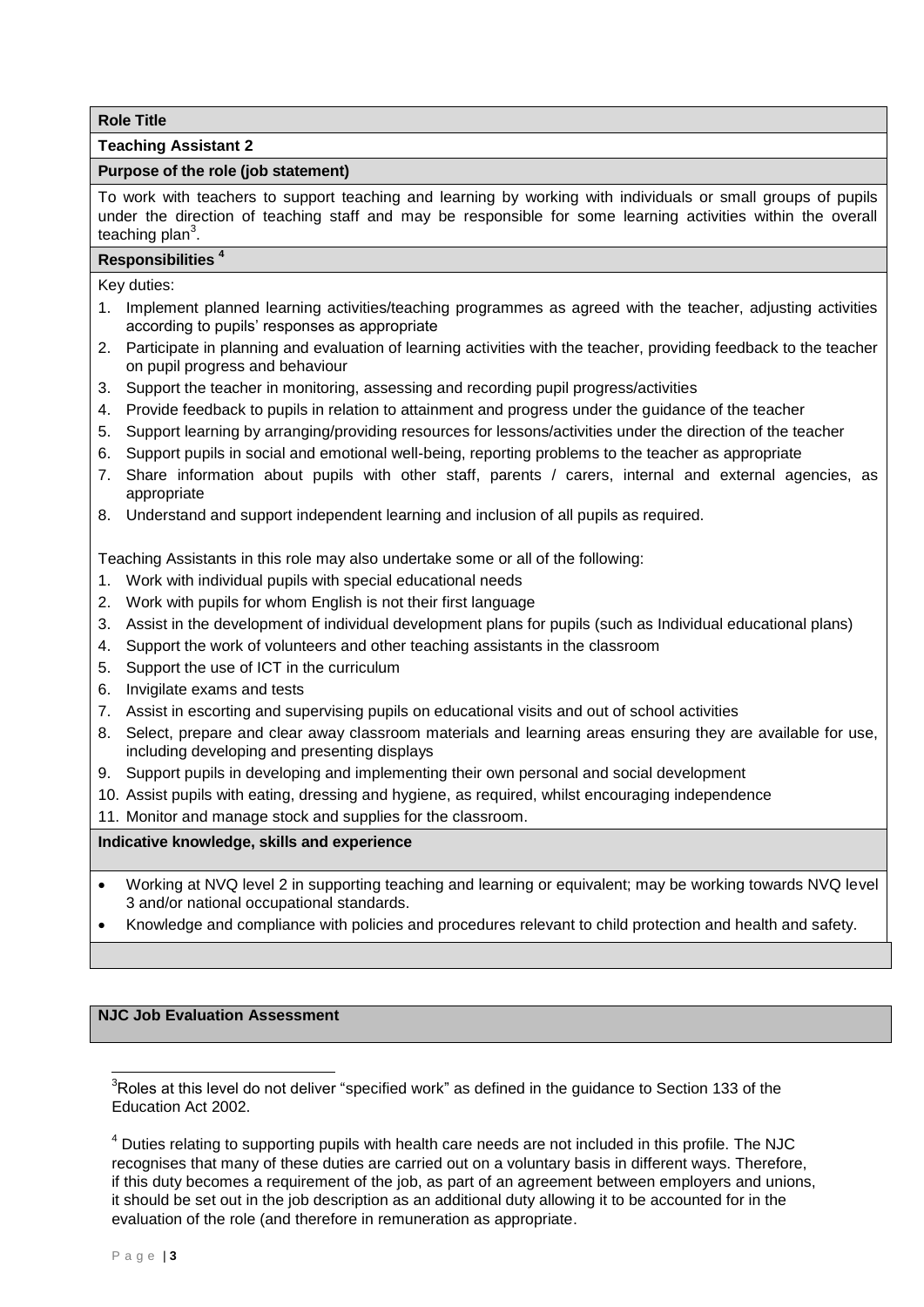| <b>Factor</b>  |                                                                | <b>Relevant Job Information</b>                                                                                                                                                                                      | <b>JE Level</b>         | <b>Score</b> |
|----------------|----------------------------------------------------------------|----------------------------------------------------------------------------------------------------------------------------------------------------------------------------------------------------------------------|-------------------------|--------------|
| 1              | Knowledge                                                      | Requires knowledge and procedures for supporting and leading<br>learning activities. Requires knowledge and skills equivalent to<br>NVQ level 2 in Supporting Teaching and Learning or have<br>equivalent experience | $\overline{2}$          | 40           |
| $\overline{2}$ | <b>Mental Skills</b>                                           | Resolves problems in relation to providing learning activities.<br>May contribute to planning of activities for the session, day or<br>week.                                                                         | $\overline{2}$          | 26           |
| 3              | Interpersonal and<br>Communication<br><b>Skills</b>            | Communicates with pupils to promote learning, including<br>assessing the impact of the communication on recipients and<br>adjusting approach as necessary. Exchanges information with<br>staff, parents/carers.      | $3(a)$ and<br>(d)       | 39           |
| 4              | <b>Physical Skills</b>                                         | Setting up and use of educational equipment and/or keyboard<br>skills                                                                                                                                                | $\overline{2}$          | 26           |
| 5              | Initiative &<br>Independence                                   | Works under the direction of the teacher.<br>Makes decisions about own work supporting pupils; more<br>complex decisions referred to senior staff.                                                                   | $\overline{2}$          | 26           |
| 6              | Physical<br>Demands                                            | Combination of standing, sitting or walking                                                                                                                                                                          | $\mathbf{1}$            |              |
|                |                                                                | Requirement for standing for long periods and/or working in<br>awkward positions e.g. sitting on low chairs.                                                                                                         | $\overline{2}$          | 10/20        |
| $\overline{7}$ | <b>Mental Demands</b>                                          | Working with individuals or groups of pupils requiring mental and<br>sensory concentration; work is regularly interrupted as part of<br>the normal working pattern.                                                  | $2(a)$ (c)<br>and $(d)$ | 20           |
| 8              | Emotional<br>Demands                                           | Occasionally exposed to emotionally demanding behaviours and<br>situations as a result of attending to pupils' personal needs and<br>assisting with behaviour management                                             | $\overline{2}$          | 20/30        |
|                |                                                                | Demands arising from ongoing involvement with pupils with<br>special educational needs                                                                                                                               | 3(a)                    |              |
| 9              | Responsibility for<br>People Wellbeing                         | Implements planned learning activities as agreed with the<br>teacher; works with individual or small groups of pupils.<br>Under guidance from the teacher provides feedback to pupils on<br>attainment and progress. | $\overline{2}$          | 26           |
| 10             | Responsibility for<br>Supervision                              | May demonstrate own duties to new or less experienced staff.                                                                                                                                                         | $\mathbf{1}$            | 13           |
| 11             | Responsibility for<br>Financial<br>Resources                   | May handle small amounts of cash e.g. for school visits                                                                                                                                                              | $\mathbf{1}$            | 13           |
| 12             | Responsibility for<br>Physical and<br>Information<br>Resources | Responsible for the careful and safe use of equipment such as<br>play and standard ICT equipment; records confidential pupil data<br>for pupils with whom jobholder works                                            | 2(a)                    | 26           |
| 13             | Working<br>Conditions                                          | Some exposure to unpleasant conditions, including noise;<br>outdoor working; verbal abuse                                                                                                                            | $\overline{2}$          | 20           |
| <b>Total</b>   |                                                                |                                                                                                                                                                                                                      |                         | 305-<br>325  |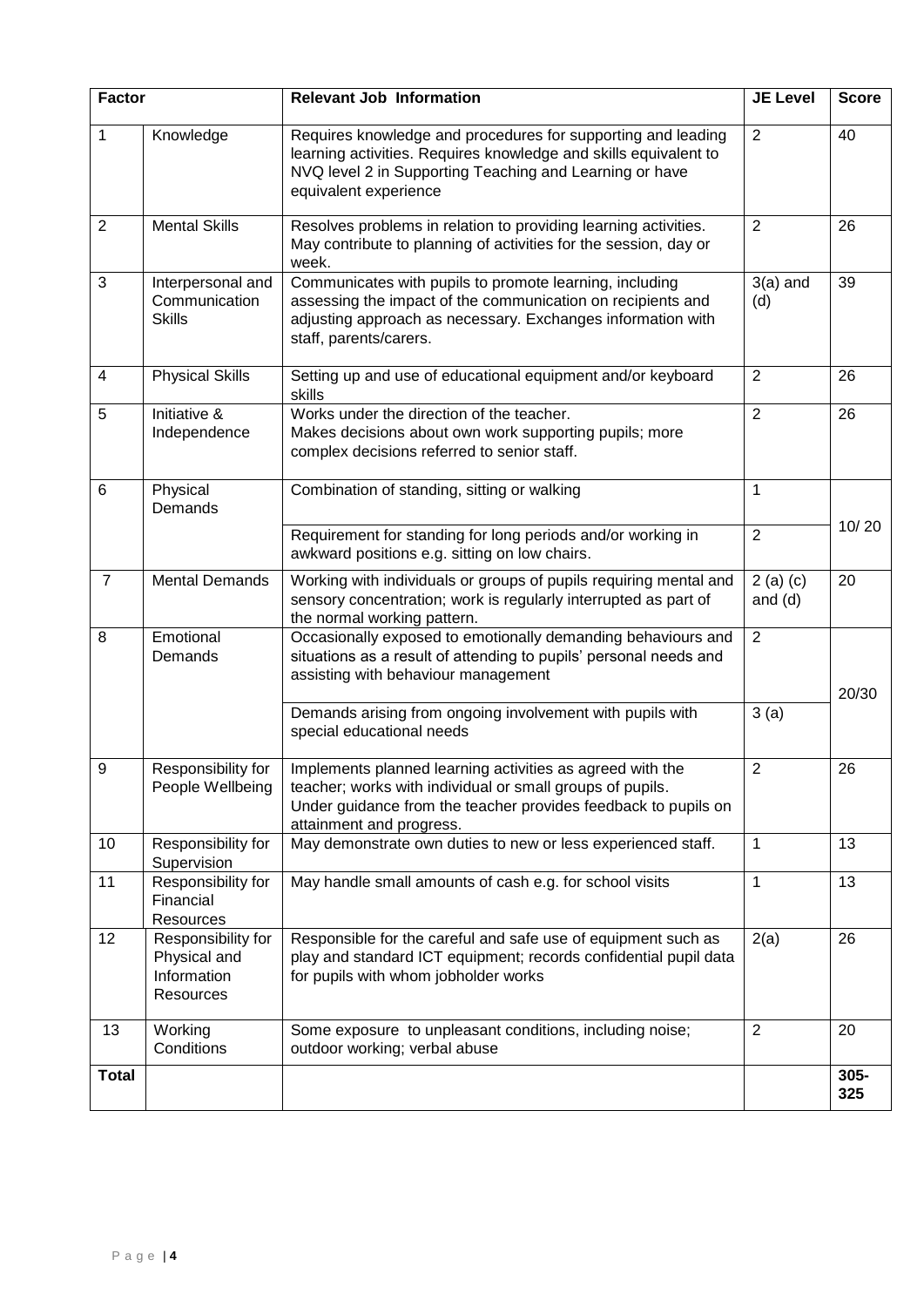#### **Teaching Assistant 3**

## **Purpose of the role (job statement)**

To work with teachers to support teaching and learning, providing specialist support to the teacher in an aspect of the curriculum, age range or additional needs.

# **Responsibilities <sup>5</sup>**

Key duties:

- 1. Provide learning activities for individuals and groups of pupils under the professional direction and supervision of a qualified teacher, differentiating and adapting learning programmes to suit the needs of allocated pupils
- 2. Assess, record and report on development, progress and attainment as agreed with the teacher
- 3. Monitor and record pupil responses and learning achievements, drawing any problems which cannot be resolved to the attention of the teacher
- 4. Plan and evaluate specialist learning activities with the teacher, writing reports and records as required
- 5. Select and adapt appropriate resources/methods to facilitate agreed learning activities
- 6. Support pupils in social and emotional well-being, reporting problems to the teacher as appropriate
- 7. Teaching Assistants in this role are expected to undertake at least one of the following:
	- a. Provide specialist support to pupils with special educational needs, for example, learning, behavioural, communication, social, sensory or physical difficulties
	- b. Provide specialist support to pupils where English is not their first language
	- c. Provide specialist support to gifted and talented pupils
	- d. Provide specialist support to all pupils in a particular learning area (e.g. ICT, literacy, numeracy, National Curriculum subject).

## **Note: The options in point 7 are alternative specialisms and only the specialism actually applicable should be evaluated.**

Teaching Assistants in this role may also undertake some or all of the following:

- 1. Establish and maintain relationships with families, carers and other adults, e.g. speech therapists
- 2. Provide short term cover supervision of classes $<sup>6</sup>$ </sup>
- 3. Supervise the work of other support staff/trainees
- 4. Be responsible for the preparation, maintenance and control of stocks of materials and resources
- 5. Invigilate exams and tests
- 6. Escort and supervise pupils on educational and out of school activities
- 7. Guide and support pupils in their personal, emotional and social development
- 8. Prepare and present displays
- 9. Supervise individuals and groups of pupils throughout the day, including supervision in the classroom, playground and dining areas
- 10. Assist pupils with eating, dressing and hygiene, as required, whilst encouraging independence
- 11. Be involved in planning, organising and implementing individual development plans for pupils (such as Individual educational plans), including attendance at, and contribution to, reviews
- 12. Work with pupils not working to the normal timetable.

- Meeting the national occupational standards (NOS) in Supporting Teaching and Learning level 3 and working at NVQ level 3.Demonstrate specialist skills relevant to their role in 7(a-d) above.
- Knowledge and compliance with policies and procedures relevant to child protection and health and safety.

<sup>1</sup>  $5$  Duties relating to supporting pupils with health care needs are not included in this profile. The NJC recognises that many of these duties are carried out on a voluntary basis in different ways. Therefore, if this duty becomes a requirement of the job, as part of an agreement between employers and unions, it should be set out in the job description as an additional duty allowing it to be accounted for in the evaluation of the role (and therefore in remuneration as appropriate.

 $6$  Roles at this level may provide cover supervision in line with the Workforce Agreement Modelling Group (WAMG) Note 22.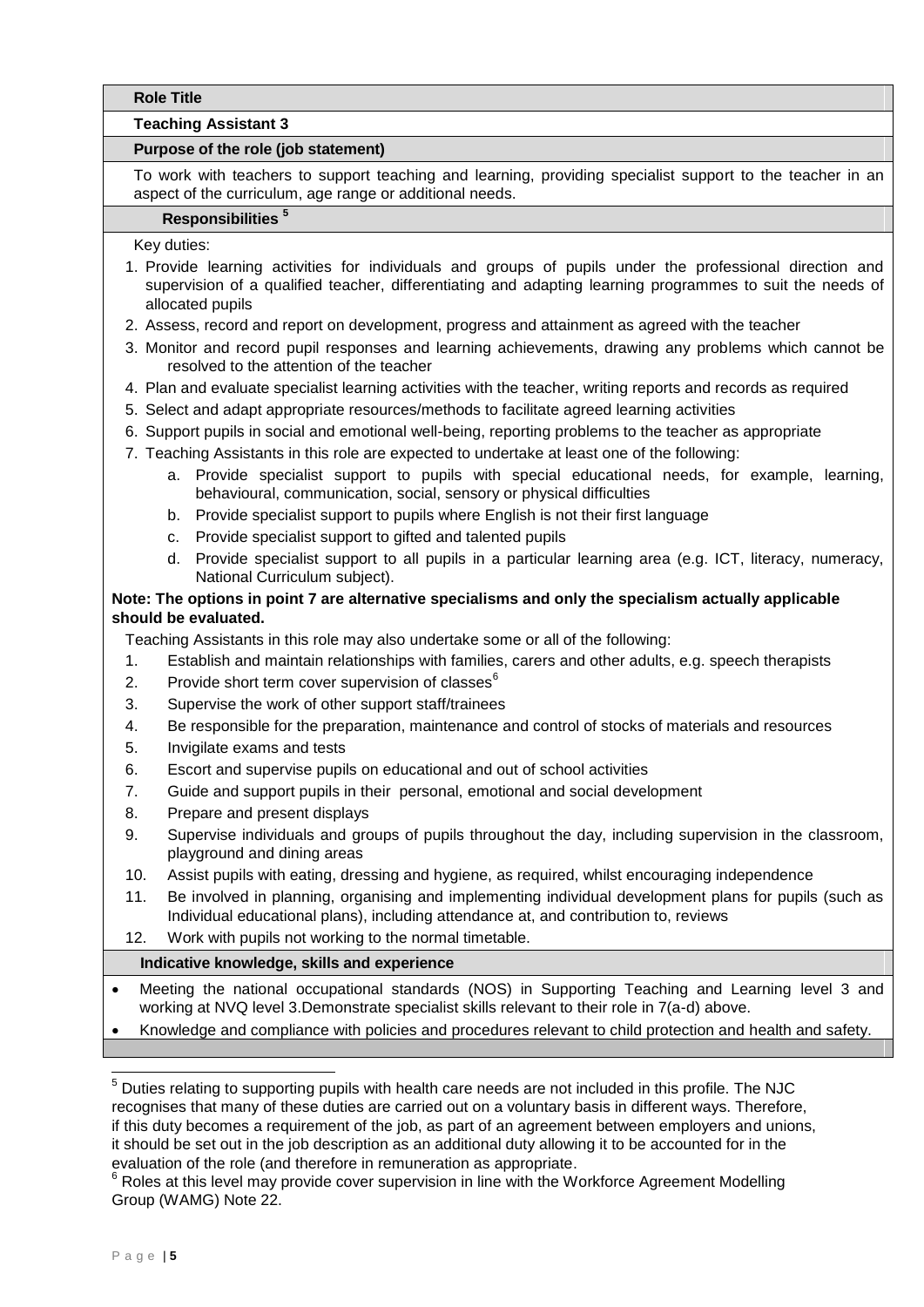|                | <b>NJC Job Evaluation Assessment</b>                |                                                                                                                                                                                                                                                                                                                                                                                     |                   |              |  |  |
|----------------|-----------------------------------------------------|-------------------------------------------------------------------------------------------------------------------------------------------------------------------------------------------------------------------------------------------------------------------------------------------------------------------------------------------------------------------------------------|-------------------|--------------|--|--|
| <b>Factor</b>  |                                                     | <b>Relevant Job Information</b>                                                                                                                                                                                                                                                                                                                                                     | <b>JE Level</b>   | <b>Score</b> |  |  |
| $\mathbf{1}$   | Knowledge                                           | Requires knowledge and procedures for supporting and<br>leading learning activities in a specialist area.<br>Knowledge and skills equivalent to the core and optional NOS<br>in Supporting teaching and learning that underpin National<br>Qualifications at level 3; including knowledge of a specialist<br>aspect of supporting learning and teaching or equivalent<br>experience | 3                 | 60           |  |  |
| 2              | <b>Mental Skills</b>                                | Contributes to planning and development of learning activities<br>with teachers; responds to activity-related problems without<br>referral to teachers. May be involved in planning, organising<br>and developing individual education plans.                                                                                                                                       | 3                 | 39           |  |  |
| 3              | Interpersonal and<br>Communication<br><b>Skills</b> | Communicates with pupils, including those who may have<br>special needs, to promote learning, including assessing the<br>impact of the communication on recipients and adjusting<br>approach as necessary. Exchanges information with staff,<br>parents/carers.                                                                                                                     | $3(a)$ and<br>(d) | 39           |  |  |
| 4              | <b>Physical Skills</b>                              | Setting up and use of educational equipment and/or keyboard<br>skills                                                                                                                                                                                                                                                                                                               | 2                 | 26           |  |  |
| 5              | Initiative &<br>Independence                        | Works under the direction and supervision of a teacher.<br>Supports learning by selecting suitable activities / methods for<br>learning activities.                                                                                                                                                                                                                                 | 2                 | 26           |  |  |
| 6              | Physical<br>Demands                                 | Combination of standing, sitting or walking                                                                                                                                                                                                                                                                                                                                         | $\mathbf{1}$      |              |  |  |
|                |                                                     | Requirement for standing for long periods and/or working in<br>awkward positions e.g. sitting on low chairs.                                                                                                                                                                                                                                                                        | 2                 | 10/20        |  |  |
| $\overline{7}$ | <b>Mental Demands</b>                               | Working with individuals or groups of pupils requiring mental<br>and sensory concentration; work is regularly interrupted<br>although this does not normally require switching from one<br>activity to another.                                                                                                                                                                     | $\overline{2}$    | 20           |  |  |
| 8              | Emotional<br>Demands                                | Occasionally exposed to emotionally demanding behaviours<br>and situations as a result of attending to pupils personal<br>needs and assisting with behaviour management                                                                                                                                                                                                             | $\overline{2}$    |              |  |  |
|                |                                                     | Regularly exposed to emotionally demanding behaviours and<br>situations as a result of attending to pupils' personal need and<br>assisting with behaviour management                                                                                                                                                                                                                | 3(a)              | 20/30        |  |  |
| 9              | Responsibility for<br>People wellbeing              | Under the direction and supervision of a teacher, takes<br>responsibility for providing learning activities for groups of<br>pupils, assessing pupil needs on a lesson by lesson basis and<br>differentiating<br>learning<br>and<br>altering<br>programmes<br>as<br>appropriate.                                                                                                    | 3(a)              | 39           |  |  |
| 10             | Responsibility for<br>Supervision                   | May occasionally support, advise and/or<br>monitor<br>less<br>experienced teaching assistants, students                                                                                                                                                                                                                                                                             | 1                 | 13/26        |  |  |
|                |                                                     | Some day-to-day allocation of work to other staff, requiring<br>occasional supervisory responsibility.                                                                                                                                                                                                                                                                              | $\overline{2}$    |              |  |  |
| 11             | Responsibility for<br>Financial<br>Resources        | May handle small amounts of cash e.g. for school visits                                                                                                                                                                                                                                                                                                                             | $\mathbf{1}$      | 13           |  |  |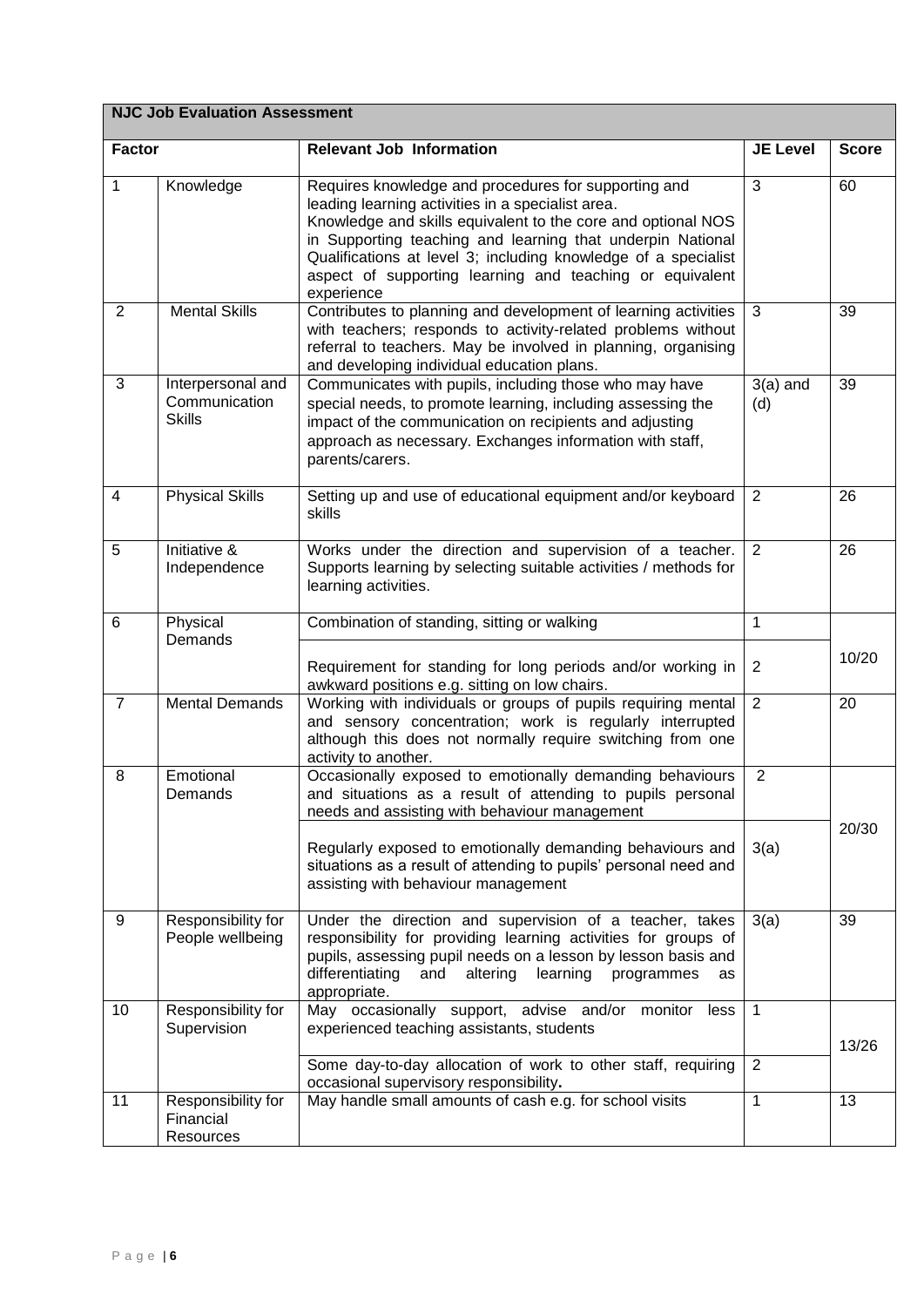| 12           | Responsibility for<br>Physical and<br>Information<br>Resources | Responsible for the careful and safe use of equipment such<br>as play and standard ICT equipment, records confidential<br>pupil data<br>Responsible for selecting and/or ordering supplies, under<br>direction. | $2(a)$ and<br>(g) | 26             |
|--------------|----------------------------------------------------------------|-----------------------------------------------------------------------------------------------------------------------------------------------------------------------------------------------------------------|-------------------|----------------|
| 13           | Working<br>Conditions                                          | Some exposure to unpleasant conditions, including noise;<br>outdoor working; verbal abuse                                                                                                                       | $\mathcal{P}$     | 20             |
| <b>Total</b> |                                                                |                                                                                                                                                                                                                 |                   | $351 -$<br>384 |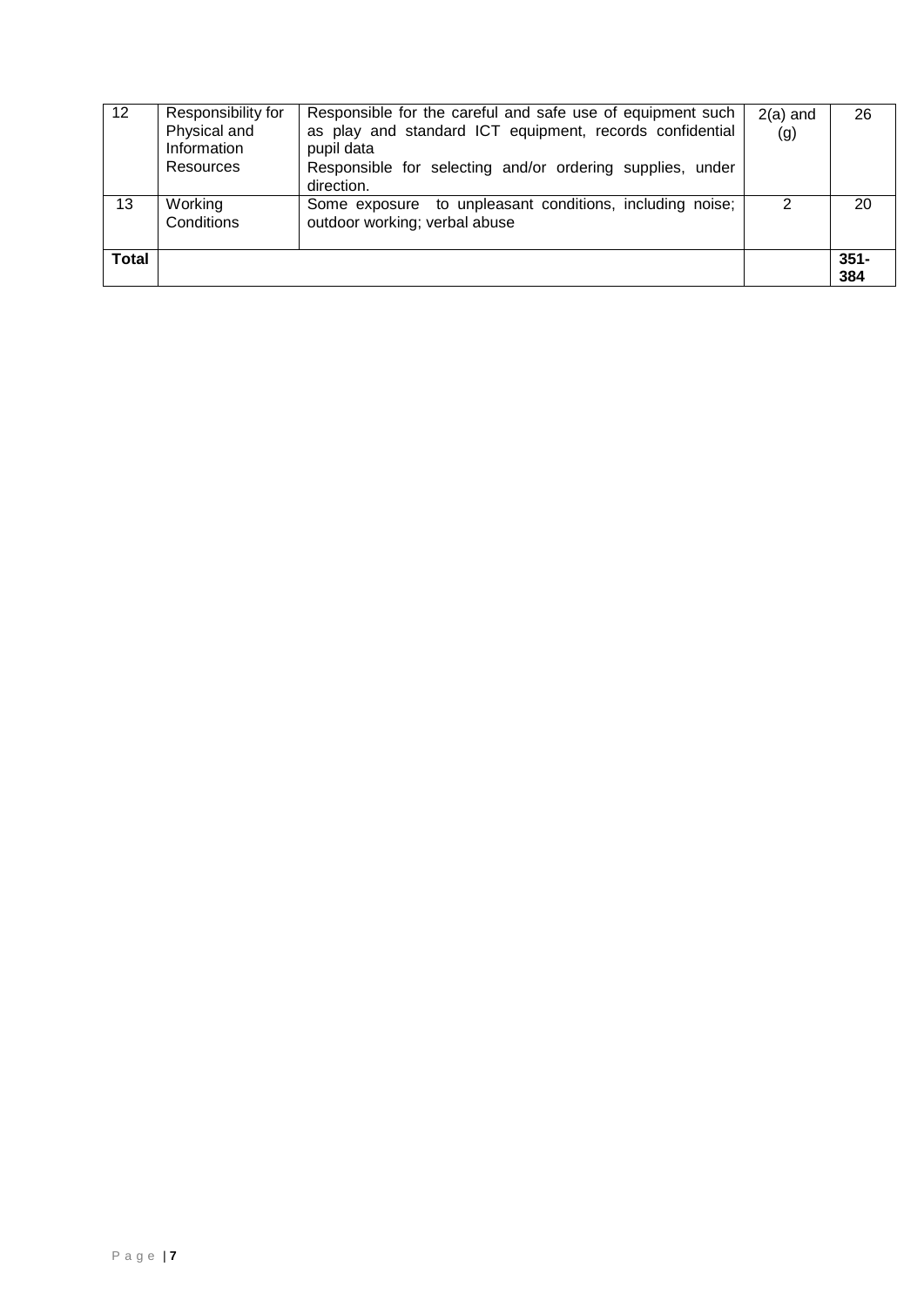## **Teaching Assistant 4**

## **Purpose of the role (job statement)**

To work with teachers to organise and support teaching and learning activities for classes. The primary focus is to undertake specified work with individuals, groups and whole classes under the direction and supervision of a qualified teacher.

## **Responsibilities<sup>7</sup>**

Key duties:

1. Plan, prepare and deliver specified learning activities to individuals, small groups and/or classes modifying and adapting activities as necessary under the direction and supervision of a teacher

- 2. Assess, record and report on development, progress and attainment
- 3. Liaise with staff and other relevant professionals and provide information about pupils as appropriate
- 4. Use teaching and learning objectives to plan, evaluate and adjust lessons/work plans as appropriate within agreed systems of supervision
- 5. Assess the needs of pupils and use knowledge and specialist skills to support pupils' learning
- 6. Support pupils in social and emotional well-being, reporting problems to the teacher as appropriate
- 7. Teaching Assistants at this level are expected to undertake at least one of the following:
	- a. Provide specialist support to pupils with learning, behavioural, communication, social, sensory or physical difficulties
	- b. Provide specialist support to pupils where English is not their first language
	- c. Provide specialist support to gifted and talented pupils
	- d. Provide specialist support to all pupils in a particular learning area (e.g. ICT, literacy, numeracy, National Curriculum subject).

# **Note: The options in point 7 are alternative specialisms and only the specialism actually applicable should be evaluated.**

Teaching Assistants in this role may also undertake some or all of the following:

- 1. Develop and implement Individual Development Plans for pupils (such as Individual Educational Plans), including attendance at, and contribution to, reviews
- 2. Support the role of parents / carers in pupils' learning and contribute to meetings with parents / carers to provide constructive feedback on pupil progress/achievement etc
- 3. Contribute to the development of policies and procedures
- 4. Provide short- term cover supervision of classes
- 5. Supervise or manage the work and development of other classroom support staff
- 6. Be responsible for the preparation, maintenance and control of stocks of materials and resources
- 7. Liaise with external agencies on a regular basis
- 8. Provide pastoral care to pupils for example as head of year or tutor group
- 9. Be responsible for pupils who are not working to the normal timetable
- 10. Assist pupils with eating, dressing and hygiene, as required, whilst encouraging independence
- 11. Invigilate exams and tests
- 12. Be responsible for the presentation of displays.

# **Indicative knowledge, skills and experience**

- Working at or towards the professional standards for Higher Level Teaching Assistants.
- Demonstrate specialist skills that may be appropriate to 7(a-d) above.
- Knowledge and compliance with policies and procedures relevant to child protection and health and safety.

 $7$  Duties relating to supporting pupils with health care needs are not included in this profile. The NJC recognises that many of these duties are carried out on a voluntary basis in different ways. Therefore, if this duty becomes a requirement of the job, as part of an agreement between employers and unions, it should be set out in the job description as an additional duty allowing it to be accounted for in the evaluation of the role (and therefore in remuneration as appropriate.

<sup>8</sup> In accordance with Section 133 of the Education Act 2002.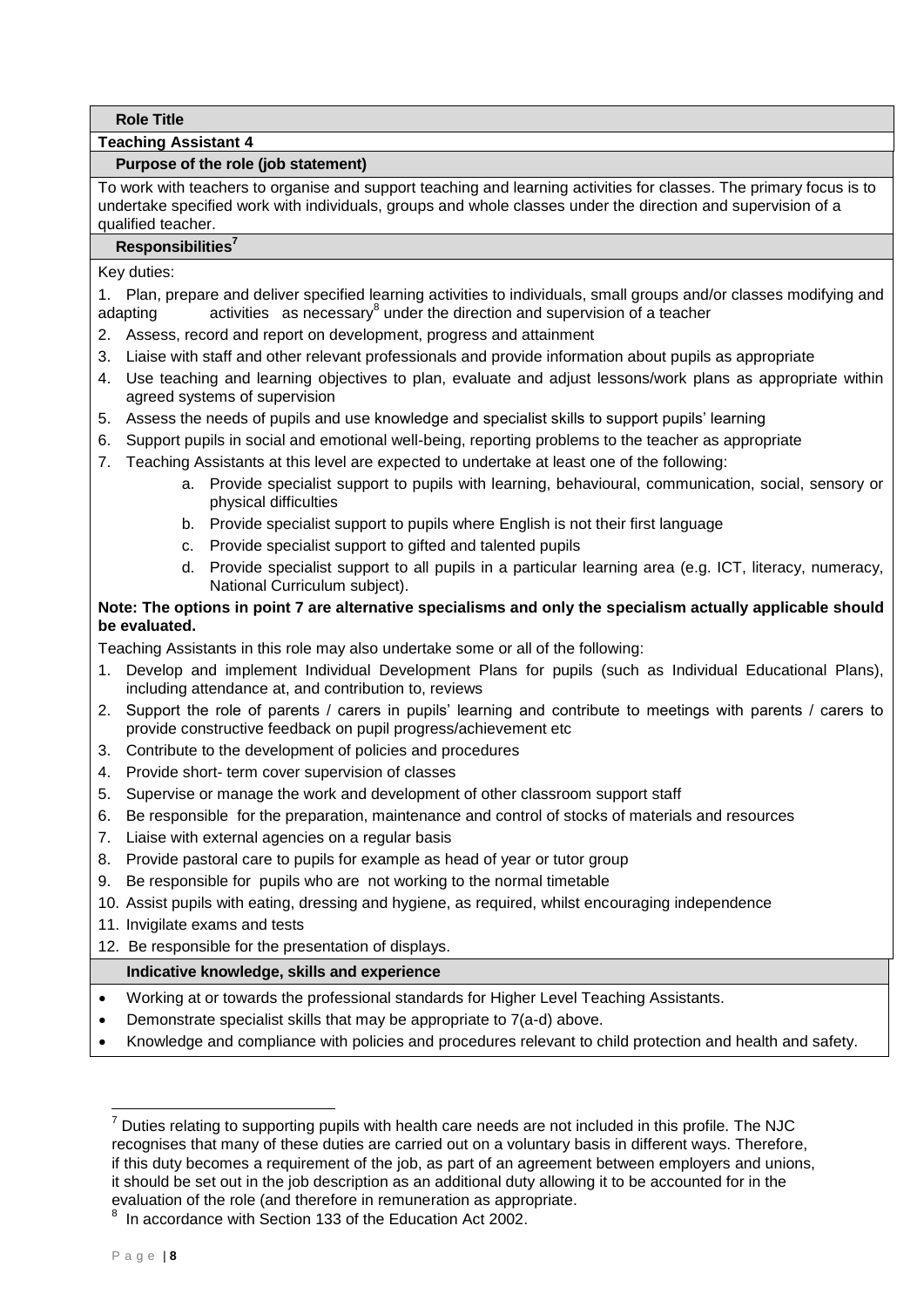| <b>NJC Job Evaluation Assessment</b> |                                                        |                                                                                                                                                                                                                                                                                                                                                                                   |                    |              |  |
|--------------------------------------|--------------------------------------------------------|-----------------------------------------------------------------------------------------------------------------------------------------------------------------------------------------------------------------------------------------------------------------------------------------------------------------------------------------------------------------------------------|--------------------|--------------|--|
| <b>Factor</b>                        |                                                        | <b>Relevant Job Information</b>                                                                                                                                                                                                                                                                                                                                                   | <b>JE Level</b>    | <b>Score</b> |  |
| 1                                    | Knowledge                                              | Requires knowledge and procedures for supporting and leading<br>learning activities in a specialist area (e.g. additional needs,<br>curriculum area), including planning, preparing and delivering<br>specified work to groups and classes.<br>Knowledge at NVQ level 3 plus additional knowledge in<br>specialist area; working at or towards professional standards<br>for HLTA | 4                  | 80           |  |
| 2                                    | <b>Mental Skills</b>                                   | Contributes to planning and development of learning activities<br>with teachers; plans specified learning activities; responds to<br>activity-related problems without referral to teachers. May be<br>involved in planning, organising and developing individual<br>education plans.                                                                                             | 3                  | 39           |  |
| 3                                    | Interpersonal<br>and<br>Communication<br><b>Skills</b> | Developed skills for communicating with individual, groups and<br>whole classes of pupils to promote learning, including<br>assessing the impact of the communication on recipients and<br>adjusting approach as necessary.<br>Works with teachers to plan and evaluate learning activities,<br>exchange information with other staff, parents/carers.                            | $4$ (a) and<br>(c) | 52           |  |
| 4                                    | <b>Physical Skills</b>                                 | Prepare and clear up learning resources, equipment; keyboard<br>skills                                                                                                                                                                                                                                                                                                            | $\overline{2}$     | 26           |  |
| 5                                    | Initiative &<br>Independence                           | Works under the direction of a teacher in delivering specified<br>learning activities to individuals, groups and/or whole classes.<br>Independently plans, prepares and delivers learning, assesses<br>records and reports on development, progress and attainment,<br>refers complex problems                                                                                    | 3                  | 39           |  |
| 6                                    | Physical<br>Demands                                    | Combination of standing, sitting or walking                                                                                                                                                                                                                                                                                                                                       | 1                  | 10/20        |  |
|                                      |                                                        | Requirement for standing for long periods and/or working in<br>awkward positions e.g. for sitting on low chairs.                                                                                                                                                                                                                                                                  | $\overline{2}$     |              |  |
| $\overline{7}$                       | Mental<br>Demands                                      | Working with individuals, groups and whole classes of pupils<br>requiring mental and sensory concentration; work is regularly<br>interrupted although this does not normally require switching<br>from one activity to another. Medium periods of concentrated<br>mental attention for lesson planning.                                                                           | 3(c)               | 30           |  |
| 8                                    | Emotional<br>Demands                                   | Occasionally exposed to emotionally demanding behaviours<br>and situations as a result of attending to pupils personal needs<br>and assisting with behaviour management                                                                                                                                                                                                           | $\overline{2}$     |              |  |
|                                      |                                                        | Regularly exposed to emotionally demanding behaviour and<br>situations as a result of attending to pupils' personal needs and<br>assisting with behaviour management.                                                                                                                                                                                                             | 3(a)               | 20/30        |  |
| 9                                    | Responsibility<br>for People<br>Wellbeing              | Under the direction of a teacher, takes responsibility for<br>assessing pupil overall learning needs in specialist field and<br>providing learning activities for groups and/or whole classes of<br>pupils, including planning and adjusting lessons and other<br>activities.                                                                                                     | 4(a)               | 52           |  |
| 10                                   | Responsibility<br>for Supervision                      | No formal supervisory responsibility May occasionally support,<br>advise and/or monitor less experienced teaching assistants,<br>students                                                                                                                                                                                                                                         | $\mathbf{1}$       |              |  |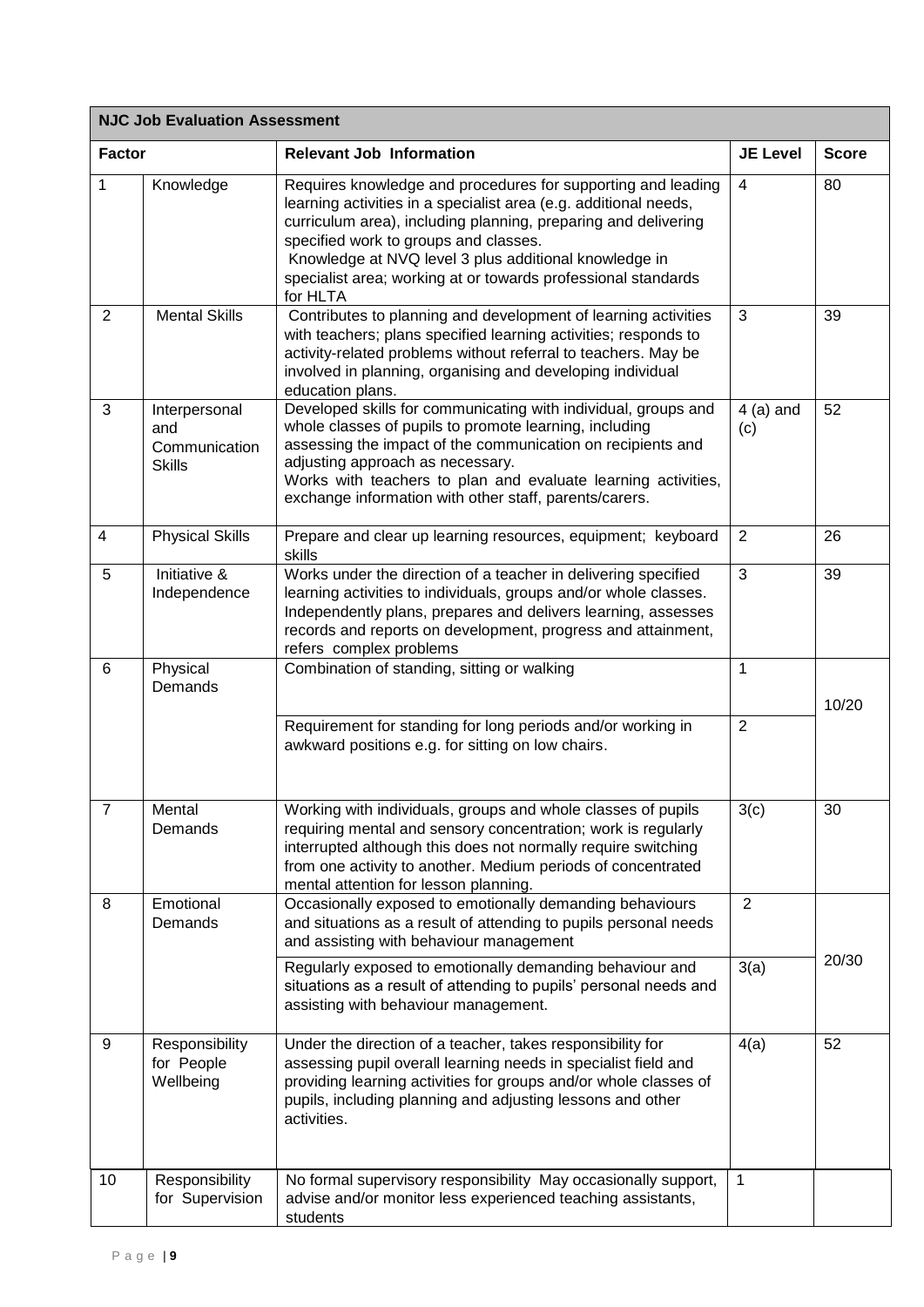|       |                                                                 | Some day-to-day allocation of work to other staff, requiring<br>occasional supervisory responsibility                                                                                                           | $\overline{2}$    | 13/26/39    |
|-------|-----------------------------------------------------------------|-----------------------------------------------------------------------------------------------------------------------------------------------------------------------------------------------------------------|-------------------|-------------|
|       |                                                                 | Regular supervisory responsibility for other Teaching<br>Assistants.                                                                                                                                            | 3                 |             |
| 11    | Responsibility<br>for Financial<br>Resources                    | May handle small amounts of cash e.g. for school visits                                                                                                                                                         | 1                 | 13          |
| 12    | Responsibility<br>for Physical,<br>and Information<br>Resources | Responsible for the careful and safe use of equipment such as<br>play and standard ICT equipment. Records confidential pupil<br>data<br>Responsible for selecting and/or ordering supplies, under<br>direction. | $2(a)$ and<br>(g) | 26          |
| 13    | Working<br>Conditions                                           | Some exposure to unpleasant conditions, including noise;<br>outdoor working; verbal abuse.                                                                                                                      | $\overline{2}$    | 20          |
| Total |                                                                 |                                                                                                                                                                                                                 |                   | 420-<br>466 |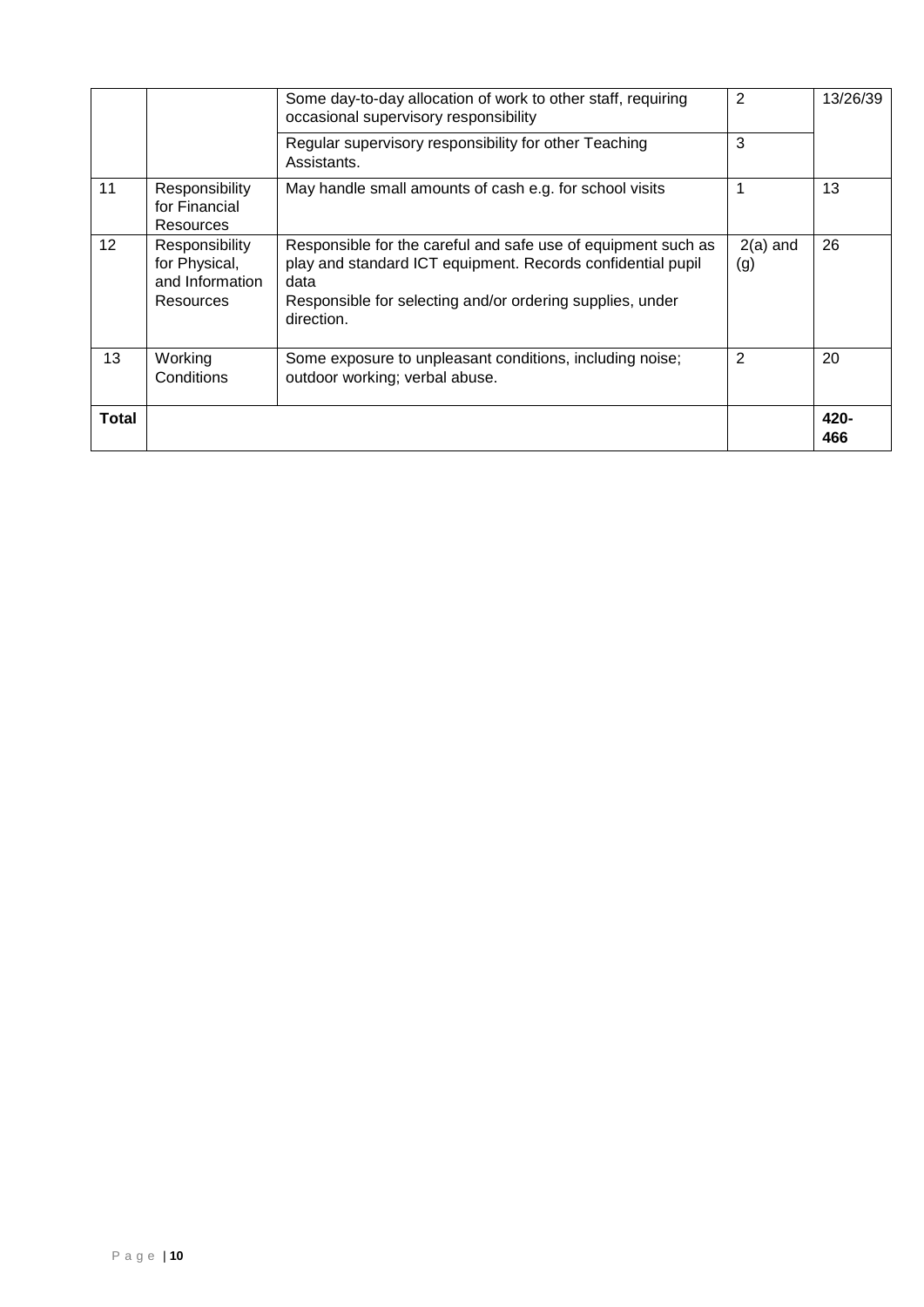### **Teaching Assistant 5**

## **Purpose of the role (job statement)**

To collaborate with teachers in planning and delivering programmes of teaching and learning activities for classes. The primary focus is to undertake educational activities with individuals, groups and whole classes within a framework agreed with and under the overall direction and supervision of a qualified teacher.

## **Responsibilities<sup>9</sup>**

Key duties:

- 1. Plan, prepare and deliver assigned programmes of teaching and learning activities to individuals, small groups and/or classes modifying and adapting activities as necessary<sup>10</sup> under the overall direction and supervision of a teacher.
- 2. Assess, record and report on development, progress and attainment
- 3. Liaise with staff and other relevant professionals and provide information about pupils as appropriate
- 4. Use teaching and learning objectives to plan, evaluate and adjust lessons/work plans as appropriate within agreed systems of supervision
- 5. Assess the needs of pupils and use detailed knowledge and specialist skills to support pupils' learning
- 6. Support pupils in social and emotional well-being, reporting problems to the teacher as appropriate
- 7. Develop and implement Individual Development Plans for pupils (such as Individual Educational Plans), including attendance at, and contribution to, reviews
- 8. Support the role of parents / carers in pupils' learning and contribute to meetings with parents / carers to provide constructive feedback on pupil progress/achievement etc
- 9. Liaise with external agencies on a regular basis
- 10. Teaching Assistants at this level are expected to undertake at least one of the following:
	- a. Provide specialist support to pupils with learning, behavioural, communication, social, sensory or physical difficulties
	- b. Provide specialist support to pupils where English is not their first language
	- c. Provide specialist support to gifted and talented pupils
	- d. Provide specialist support to all pupils in a particular learning area (e.g. ICT, literacy, numeracy, National Curriculum subject).

# **Note: The options in point 7 are alternative specialisms and only the specialism actually applicable should be evaluated.**

Teaching Assistants in this role may also undertake some or all of the following:

- 1. Supervise or manage the work and development of other classroom support staff
- 2. Be responsible for the preparation, maintenance and control of stocks of materials and resources
- 3. Provide pastoral care to pupils for example as head of year or tutor group
- 4. Be responsible for pupils who are not working to the normal timetable
- 5. Invigilate exams and tests

## **Indicative knowledge, skills and experience**

- Meeting the professional standards for Higher Level Teaching Assistants.
- Demonstrate specialist skills that may be appropriate to 7(a-d) above.
- Knowledge and compliance with policies and procedures relevant to child protection and health and safety.

 $9$  Duties relating to supporting pupils with health care needs are not included in this profile. The NJC recognises that many of these duties are carried out on a voluntary basis in different ways. Therefore, if this duty becomes a requirement of the job, as part of an agreement between employers and unions, it should be set out in the job description as an additional duty allowing it to be accounted for in the evaluation of the role (and therefore in remuneration as appropriate.

<sup>&</sup>lt;sup>10</sup> In accordance with Section 133 of the Education Act 2002.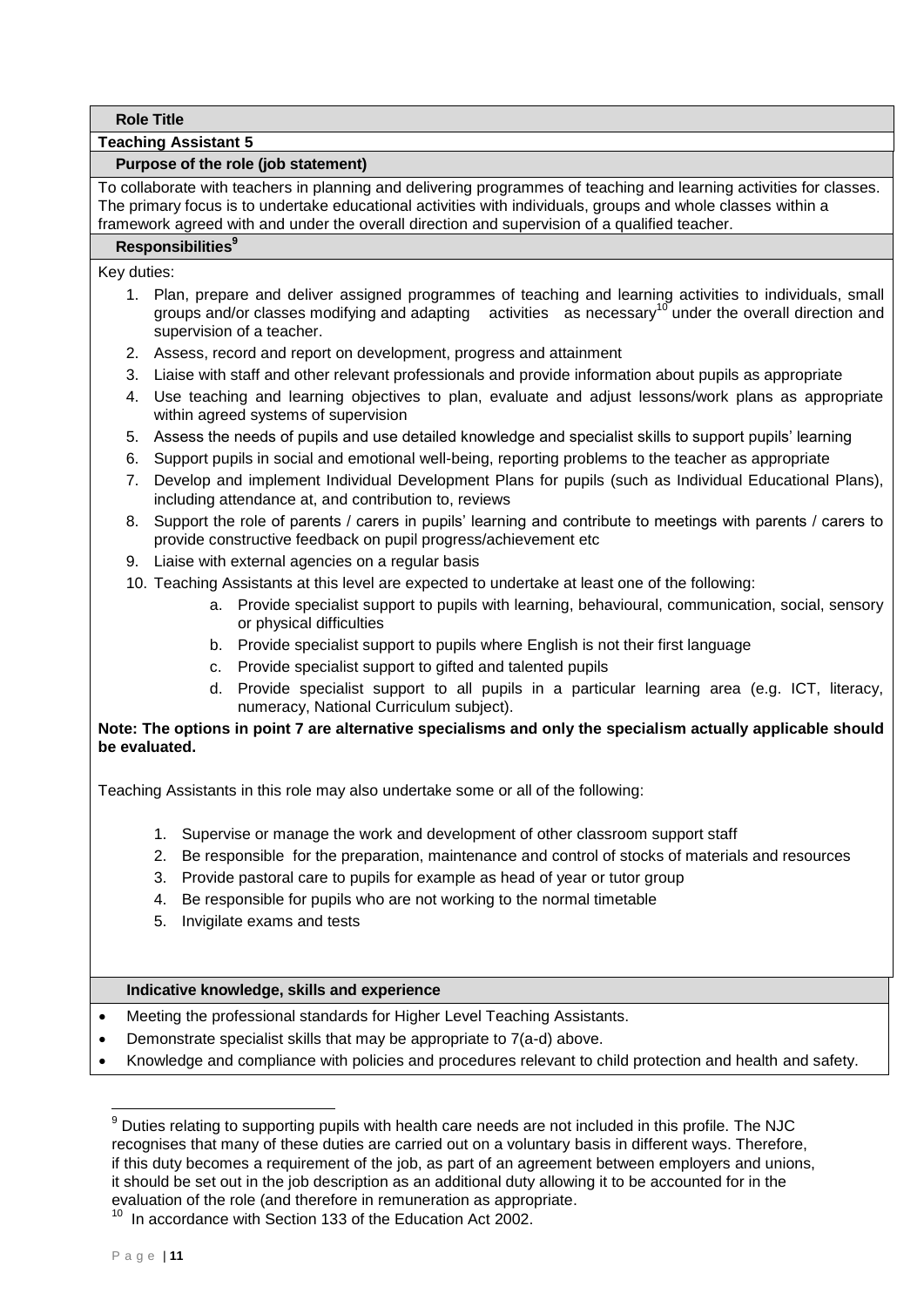| <b>NJC Job Evaluation Assessment</b> |                                                        |                                                                                                                                                                                                                                                                                                                                                                                                                                                                                                                                                                               |                        |              |
|--------------------------------------|--------------------------------------------------------|-------------------------------------------------------------------------------------------------------------------------------------------------------------------------------------------------------------------------------------------------------------------------------------------------------------------------------------------------------------------------------------------------------------------------------------------------------------------------------------------------------------------------------------------------------------------------------|------------------------|--------------|
| <b>Factor</b>                        |                                                        | <b>Relevant Job Information</b>                                                                                                                                                                                                                                                                                                                                                                                                                                                                                                                                               | <b>JE Level</b>        | <b>Score</b> |
| 1                                    | Knowledge                                              | Requires knowledge and understanding of National<br>Curriculum requirements in relation to specialist area (e.g.<br>additional needs, curriculum area), including planning,<br>preparing and delivering programmes of learning activities to<br>groups and classes.; also detailed understanding of how<br>pupils of relevant age group(s) and ability learn; relevant<br>learning strategies and methods.<br>Knowledge acquired through training and experience to level<br>of professional standards specified for HLTA status plus<br>additional professional development. | 5                      | 100          |
| $\mathbf{2}$                         | <b>Mental Skills</b>                                   | Uses teaching and learning objectives to plan evaluate and<br>adjust lessons/work plans as appropriate within agreed<br>systems of supervision. Adjusts learning activities according<br>pupil interest and need. Resolves all but the most complex<br>problems as they arise.                                                                                                                                                                                                                                                                                                | 4                      | 52           |
| 3                                    | Interpersonal<br>and<br>Communication<br><b>Skills</b> | Developed skills for communicating with individual, groups<br>and whole classes of pupils to promote learning, including<br>assessing the impact of the communication on recipients and<br>adjusting approach as necessary.<br>Works with teachers to plan and evaluate learning activities,<br>exchange information with other staff, parents/carers.                                                                                                                                                                                                                        | $4$ (a) and<br>(c)     | 52           |
| $\overline{4}$                       | <b>Physical Skills</b>                                 | Prepare and clear up learning resources, equipment;<br>keyboard skills                                                                                                                                                                                                                                                                                                                                                                                                                                                                                                        | $\overline{2}$         | 26           |
| 5                                    | Initiative &<br>Independence                           | Works independently under the overall direction of a teacher.<br>Plans, prepares and delivers programmes of learning; is<br>responsible for assessment, records and reports on<br>development, progress and attainment of assigned groups/<br>classes.,                                                                                                                                                                                                                                                                                                                       | $\overline{4}$         | 52           |
| 6                                    | Physical<br>Demands                                    | Combination of standing, sitting or walking                                                                                                                                                                                                                                                                                                                                                                                                                                                                                                                                   | 1                      | 10/20        |
|                                      |                                                        | Requirement for standing for long periods and/or working in<br>awkward positions e.g. sitting in low chairs.                                                                                                                                                                                                                                                                                                                                                                                                                                                                  | $\overline{2}$         |              |
| $\overline{7}$                       | Mental<br>Demands                                      | Working with individuals groups and/or classes of pupils<br>requiring mental and sensory concentration; work is regularly<br>interrupted although this does not normally require switching<br>from one activity to another. Medium periods of concentrated<br>mental attention for lesson planning.                                                                                                                                                                                                                                                                           | 3(c)                   | 30           |
| 8                                    | Emotional<br>Demands                                   | Occasionally exposed to emotionally demanding behaviours<br>and situations as a result of attending to pupils personal<br>needs and assisting with behaviour management<br>Regularly exposed to emotionally demanding behaviour and                                                                                                                                                                                                                                                                                                                                           | $\overline{2}$<br>3(a) | 20/30        |
|                                      |                                                        | situations as a result of attending to pupils' personal needs<br>and assisting with behaviour management                                                                                                                                                                                                                                                                                                                                                                                                                                                                      |                        |              |
| 9                                    | Responsibility<br>for People<br>Wellbeing              | Under the overall direction of a teacher, takes responsibility<br>for assessing overall pupil learning needs in specialist field<br>and providing programmes of learning activities for groups<br>and/or whole classes of pupils, including planning and<br>adjusting lessons and other activities.                                                                                                                                                                                                                                                                           | 4(a)                   | 52           |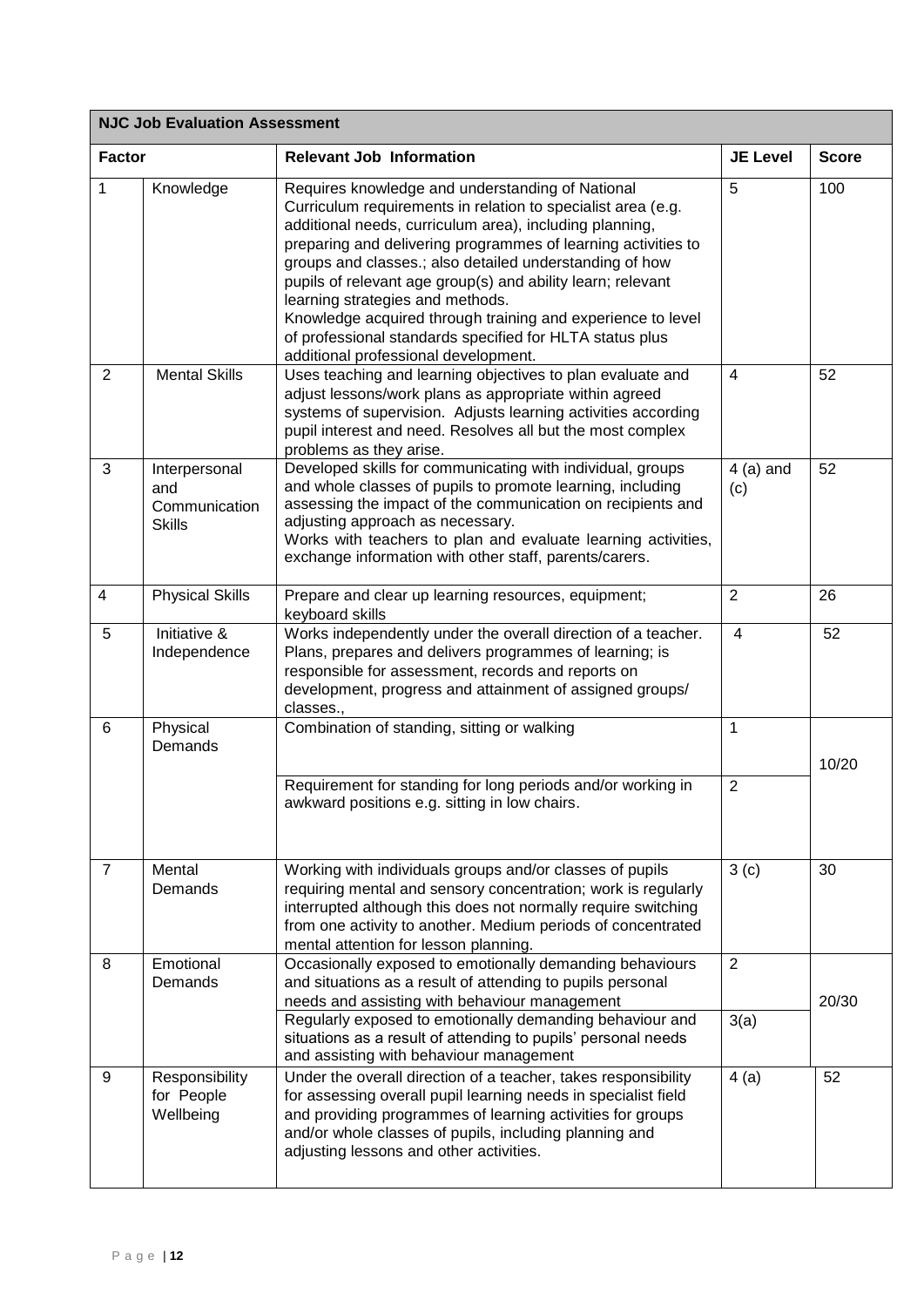| 10           | Responsibility<br>for Supervision                                      | No formal supervisory responsibility May occasionally<br>support, advise and/or monitor less experienced teaching<br>assistants, students                                                                       |                   |          |
|--------------|------------------------------------------------------------------------|-----------------------------------------------------------------------------------------------------------------------------------------------------------------------------------------------------------------|-------------------|----------|
|              |                                                                        | Some day-to-day allocation of work to other staff, requiring<br>occasional supervisory responsibility                                                                                                           | $\overline{2}$    | 13/26/39 |
|              |                                                                        | Regular supervisory responsibility for other Teaching<br>Assistants.                                                                                                                                            | 3                 |          |
| 11           | Responsibility<br>for Financial<br><b>Resources</b>                    | May handle small amounts of cash e.g. for school visits                                                                                                                                                         | 1                 | 13       |
| 12           | Responsibility<br>for Physical, and<br>Information<br><b>Resources</b> | Responsible for the careful and safe use of equipment such<br>as play and standard ICT equipment. Records confidential<br>pupil data<br>Responsible for selecting and/or ordering supplies, under<br>direction. | $2(a)$ and<br>(g) | 26       |
| 13           | Working<br>Conditions                                                  | Some exposure to unpleasant conditions, including noise;<br>outdoor working; verbal abuse.                                                                                                                      | 2                 | 20       |
| <b>Total</b> |                                                                        |                                                                                                                                                                                                                 |                   | 466-512  |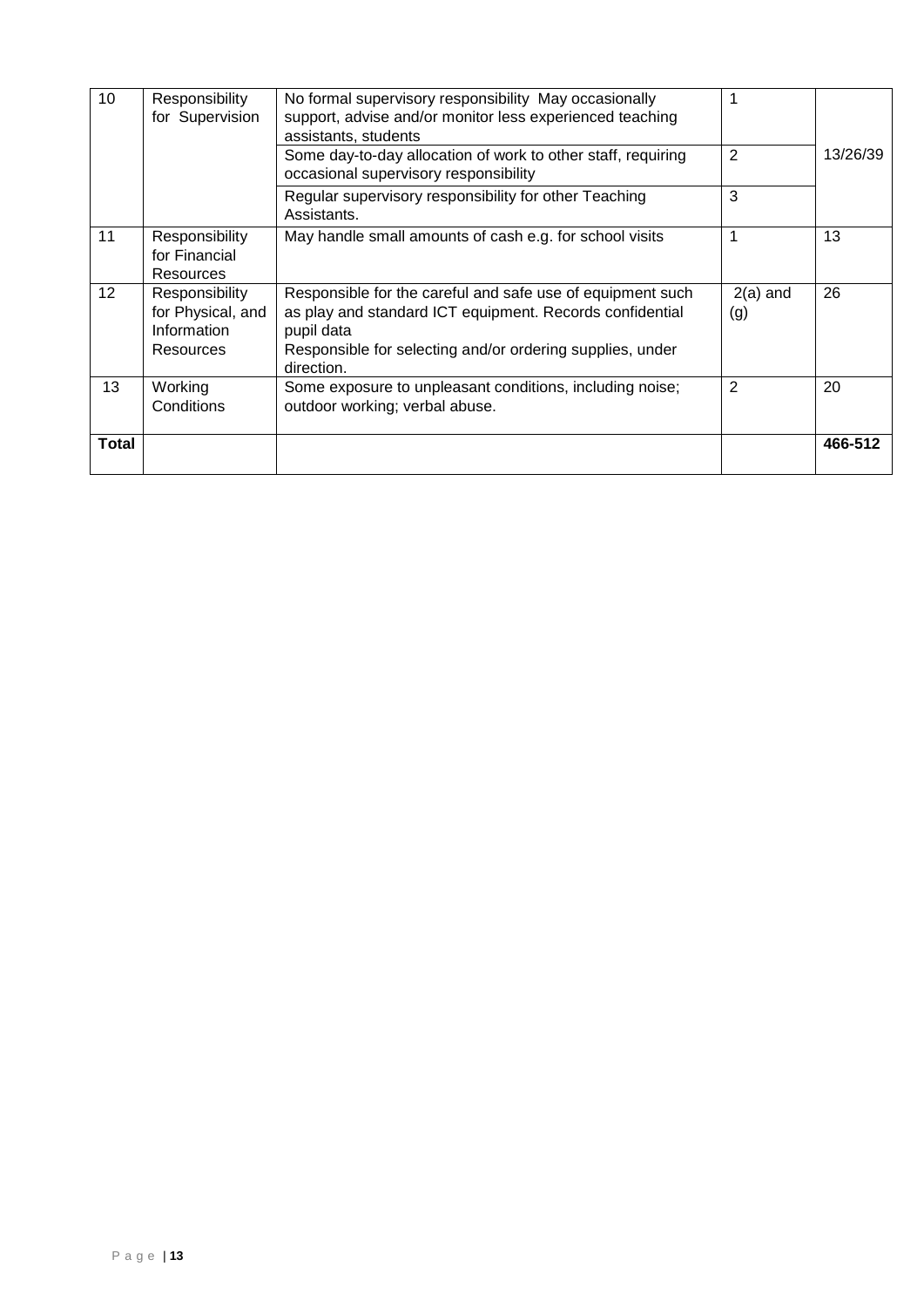## **Additional Support Needs Assistant 1**

## **Purpose of the role (job statement)**

To work with teachers as part of a professional team to support teaching and learning for SEN pupils. Providing learning support to pupils who need particular help to overcome barriers to learning, such as those with moderate, severe, profound and multiple learning difficulties and/or behavioural, social, communication, sensory or physical disabilities.

### **Responsibilities**

Key duties:

- 1. Implement planned learning activities/teaching programmes as agreed with the teacher, adjusting activities according to pupils' responses as appropriate
- 2. Participate in planning and evaluation of learning activities with the teacher, providing feedback to the teacher on pupil progress and behaviour
- 3. Support the teacher in monitoring, assessing and recording pupil progress/activities
- 4. Provide feedback to pupils in relation to attainment and progress under the guidance of the teacher
- 5. Support learning by arranging/providing resources for lessons/activities under the direction of the teacher
- 6. Support pupils in social and emotional well-being, reporting problems to the teacher as appropriate
- 7. Share information about pupils with other staff, parents / carers, internal and external agencies, as appropriate
- 8. Understand and support independent learning and inclusion of all pupils as required.
- 9. Work with pupils on therapy or care programmes, designed and supervised by a therapist/care
- 10. Attend to pupils' personal needs including toileting, hygiene, dressing and eating, as well as help with social, welfare and health matters, reporting problems to the teacher as appropriate. Physically assist pupils in activities (may involve lifting, where mobility is an issue)

Additional Support Needs Assistants at this level may also undertake some or all of the following:

- 1. Administer medication in accordance with an agreed plan under direction of healthcare practitioner and following appropriate training
- 2. Update pupil records
- 3. Assist with break-time supervision including facilitating games and activities
- 4. Assist with escorting pupils on educational visits
- 5. Support pupils in using basic ICT
- 6. Undertake moving and handling activities as required.

- Working at NVQ level 2 in supporting teaching and learning or equivalent; may be working towards NVQ level 3 and/or national occupational standards.
- Knowledge and compliance with policies and procedures relevant to child protection and health and safety.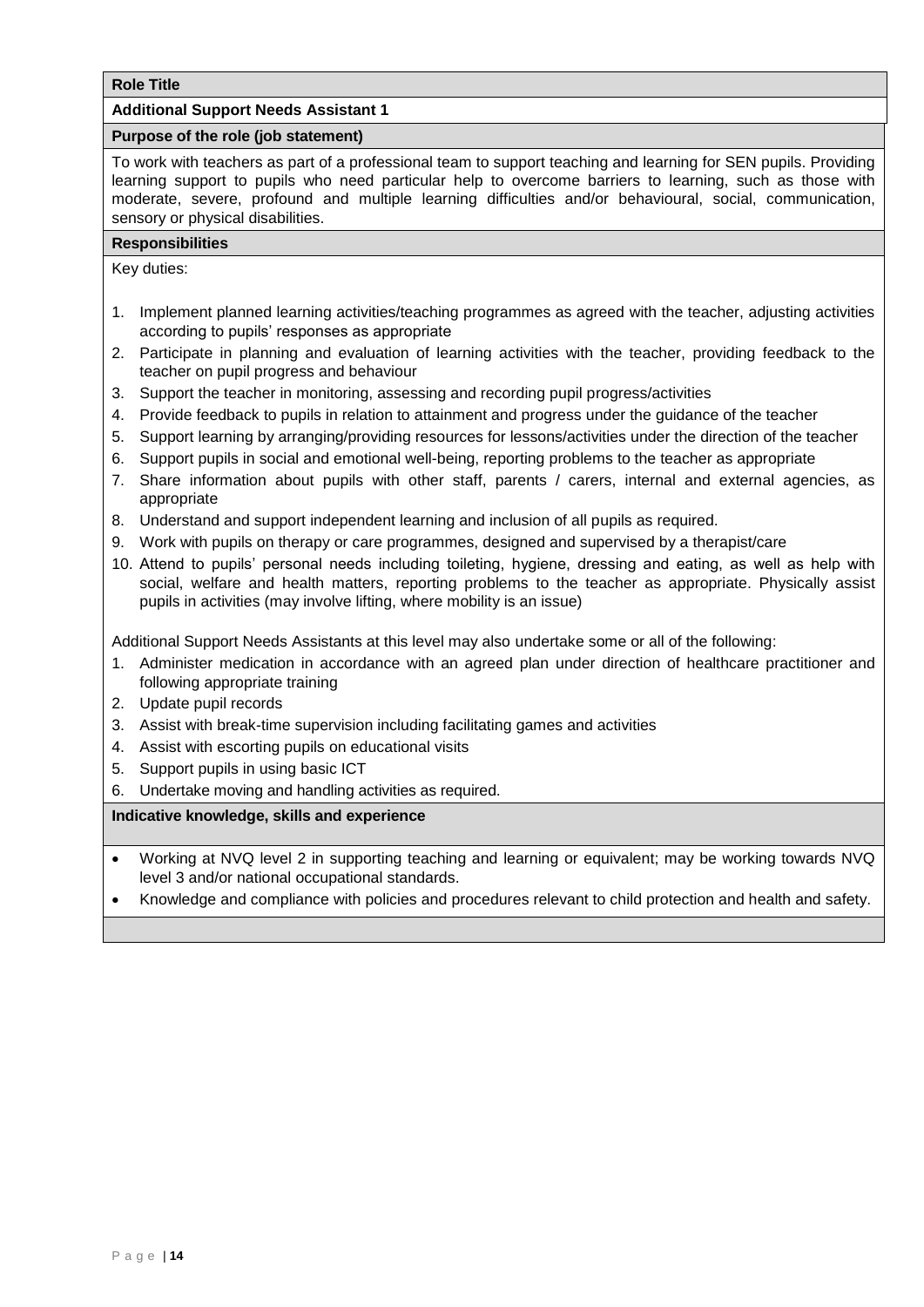|                | <b>NJC Job Evaluation Assessment</b>                                  |                                                                                                                                                                                                                                                   |                         |              |
|----------------|-----------------------------------------------------------------------|---------------------------------------------------------------------------------------------------------------------------------------------------------------------------------------------------------------------------------------------------|-------------------------|--------------|
| <b>Factor</b>  |                                                                       | <b>Relevant Job Information</b>                                                                                                                                                                                                                   | <b>JE level</b>         | <b>Score</b> |
| 1              | Knowledge                                                             | Requires knowledge and procedures for supporting and<br>leading learning activities. Requires knowledge and skills<br>equivalent to NVQ level 2 in Supporting Teaching and<br>Learning or have equivalent experience                              | $\overline{2}$          | 40           |
| 2              | <b>Mental Skills</b>                                                  | Resolves problems in relation to providing learning activities.<br>May contribute to planning of activities for the session, day or<br>week.                                                                                                      | $\overline{2}$          | 26           |
| 3              | Interpersonal &<br>Communication<br><b>Skills</b>                     | Communicates with pupils with additional needs, to support<br>learning and development and encourage acceptable<br>behaviour. Exchanges information with staff, parents/carers.                                                                   | 3(a)                    | 39           |
| $\overline{4}$ | <b>Physical Skills</b>                                                | Assembly and clearing away of equipment; keyboard skills;<br>mobility aids                                                                                                                                                                        | $\overline{2}$          | 26/39        |
|                |                                                                       | Use of highly specialised equipment requiring considerable<br>precision e.g. use of hoists                                                                                                                                                        | $\mathbf{3}$            |              |
| 5              | Initiative &<br>Independence                                          | Works under the direction of the teacher.<br>Makes decisions about own work supporting pupils; more<br>complex decisions referred to senior staff.                                                                                                | $\overline{2}$          | 26           |
| 6              | Physical<br>Demands                                                   | Requires short periods of greater physical effort, such as<br>manoeuvring pupils where necessary or assisting in physical<br>activities,                                                                                                          | $\overline{2}$          | 20/30        |
|                |                                                                       | Requires regular periods of greater physical effort such as<br>manoeuvring pupils with severe physical disabilities or<br>behaviour issues.                                                                                                       | 3                       |              |
| $\overline{7}$ | Mental demands                                                        | Working with individuals or small groups of pupils where work<br>is regularly interrupted although this does not normally require<br>switching from one activity to another.                                                                      | 2                       | 20           |
| 8              | Emotional<br>Demands                                                  | Regularly exposed to emotionally demanding behaviours and<br>situations as a result of attending to pupils' personal needs<br>and assisting with behaviour management,                                                                            | 3(a)                    | 30/40        |
|                |                                                                       | Regularly exposed to significant emotionally demanding<br>behaviour and situations through working with pupils with<br>severe disabilities or extreme behavioural issues.                                                                         | $\overline{\mathbf{4}}$ |              |
| 9              | Responsibility for<br>People Wellbeing                                | Responsible for the supervision of practical activities of<br>individuals or small groups of pupils with special needs, under<br>the direction of a teacher or other professional.<br>Provides assistance to pupils on social, welfare and health | $\overline{2}$          | 26           |
|                |                                                                       | matters (toileting / dressing) and provides support to the<br>teacher on behaviour management of pupils.                                                                                                                                          |                         |              |
| 10             | Responsibility for<br>Supervision                                     | May demonstrate own duties to new or less experienced staff.                                                                                                                                                                                      | 1                       | 13           |
| 11             | Responsibility for<br>Financial<br><b>Resources</b>                   | May handle small amounts of cash                                                                                                                                                                                                                  | $\mathbf{1}$            | 13           |
| 12             | Responsibility for<br>Physical and<br>Information<br><b>Resources</b> | Responsible for the careful and safe use of equipment, such<br>as play and standard ICT equipment. Responsible for<br>maintaining confidential pupil records                                                                                      | 2(a)                    | 26           |
| 13.            | Working<br>Conditions                                                 | Work is normally carried out in the classroom or similar<br>environment, which may sometimes involve exposure to<br>noise or other unpleasant conditions                                                                                          | $\overline{2}$          |              |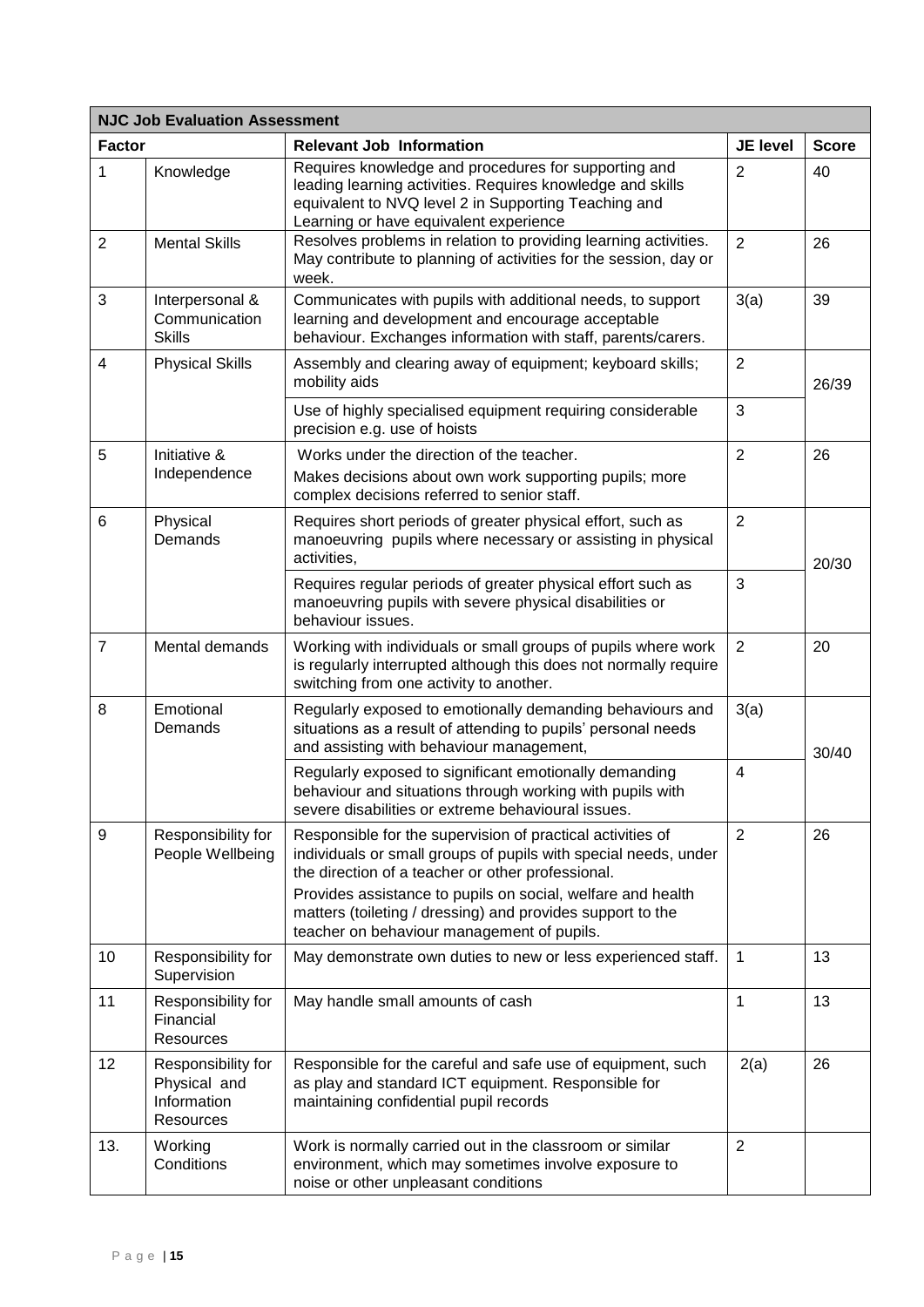|              | Regularly attending to the personal needs of pupils with<br>special needs. | N | 20/30          |
|--------------|----------------------------------------------------------------------------|---|----------------|
| <b>Total</b> |                                                                            |   | $325 -$<br>368 |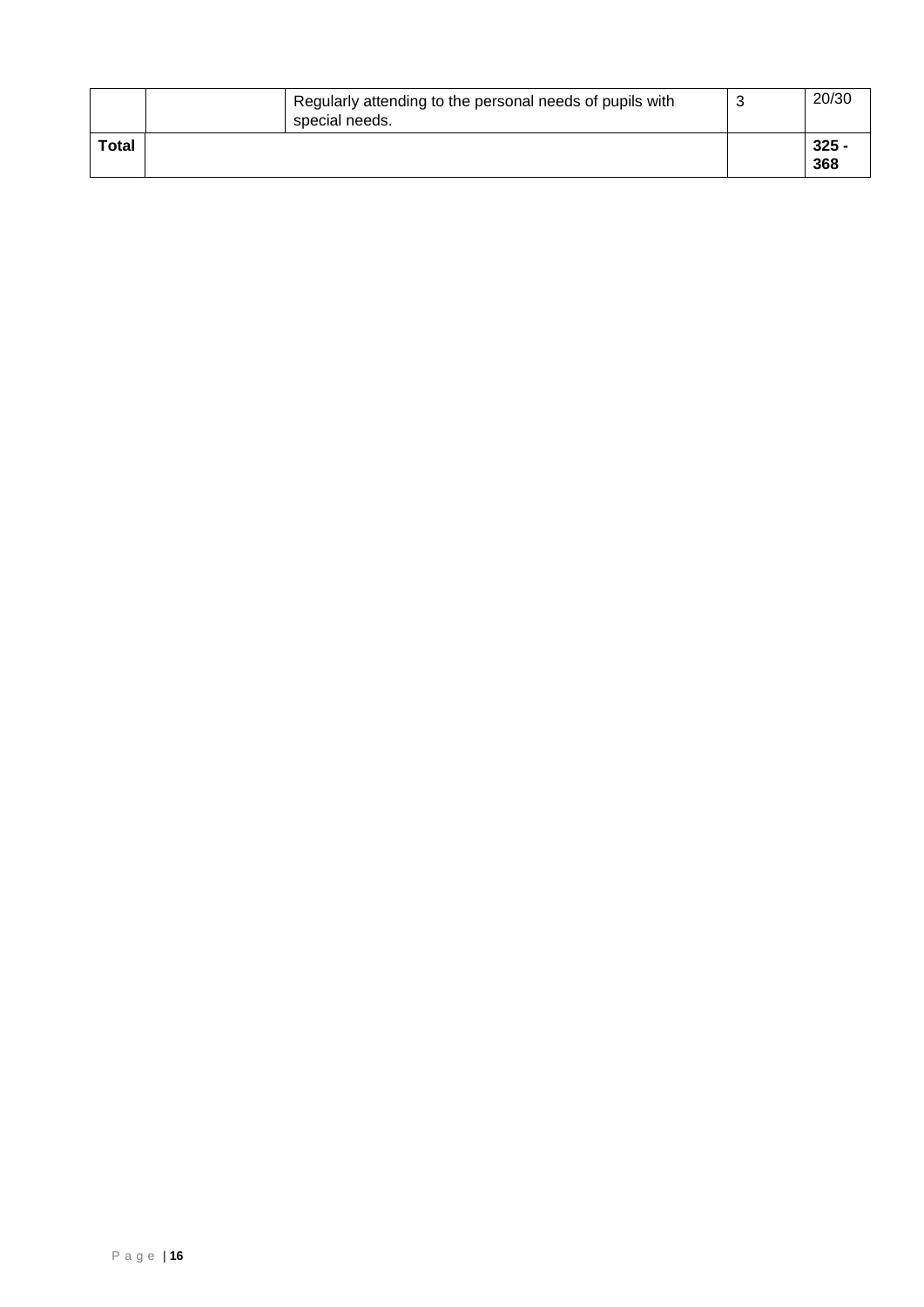## <span id="page-18-0"></span>**Additional Support Needs Assistant 2**

#### **Purpose of the role (job statement)**

To work with teachers as part of a professional team to support teaching and learning for SEN pupils. Providing specialist assistance to pupils who need particular help to overcome barriers to learning, such as those with moderate, severe, profound and multiple learning difficulties and/or behavioural, social, communication, sensory or physical disabilities.

# **Responsibilities**

Key duties:

- 1. Provide learning activities for individuals and groups of pupils under the professional direction and supervision of a qualified teacher, differentiating and adapting learning programmes to suit the needs of allocated pupils with SEN
- 2. Plan and evaluate specialist learning activities with the teacher, writing reports and records as required
- 3. Work with pupils on therapy or care programmes, designed and supervised by a therapist/care professional
- 4. Monitor, assess, record and report on development, progress and attainment, as agreed with the teacher, drawing any problems which cannot be resolved to the attention of the teacher
- 5. Select and adapt appropriate resources/methods to facilitate agreed learning activities
- 6. Be involved in planning, organising and implementing individual development plans for pupils (such as Individual educational plans), including attendance at, and contribution to, reviews
- 7. Attend to pupils' personal needs including toileting, hygiene, dressing and eating, as well as help with social, welfare and health matters.

Additional Support Needs Assistants in this role may also undertake some or all of the following:

- 1. Take the lead in inducting pupils into specialist units, classes or schools for pupils with special educational needs
- 2. Monitor pupils' conduct and behaviour throughout the learning process and intervene to resolve complex, difficult or very challenging issues
- 3. Supervise individuals and groups of pupils throughout the day, including supervision in the classroom, playground and dining areas
- 4. Work with pupils not working to normal timetable
- 5. Establish and maintain relationships with families and carers and other adults, e.g. speech therapists
- 6. Advise and assist pupils in the proper use and deployment of complex personal and learning aides and equipment
- 7. Escort and supervise pupils on educational and out of school activities
- 8. Support the development/oversee the work of other support staff
- 9. Be responsible for the preparation, maintenance and control of stocks of materials and resources
- 10. Administer medication in accordance with an agreed plan under direction of healthcare practitioner and following appropriate training

- Meeting the national occupational standards (NOS) in Supporting Teaching and Learning level 3 and working at NVQ level 3.
- Skills and knowledge in providing specialist support to pupils.
- Knowledge and compliance with policies and procedures relevant to child protection and health and safety.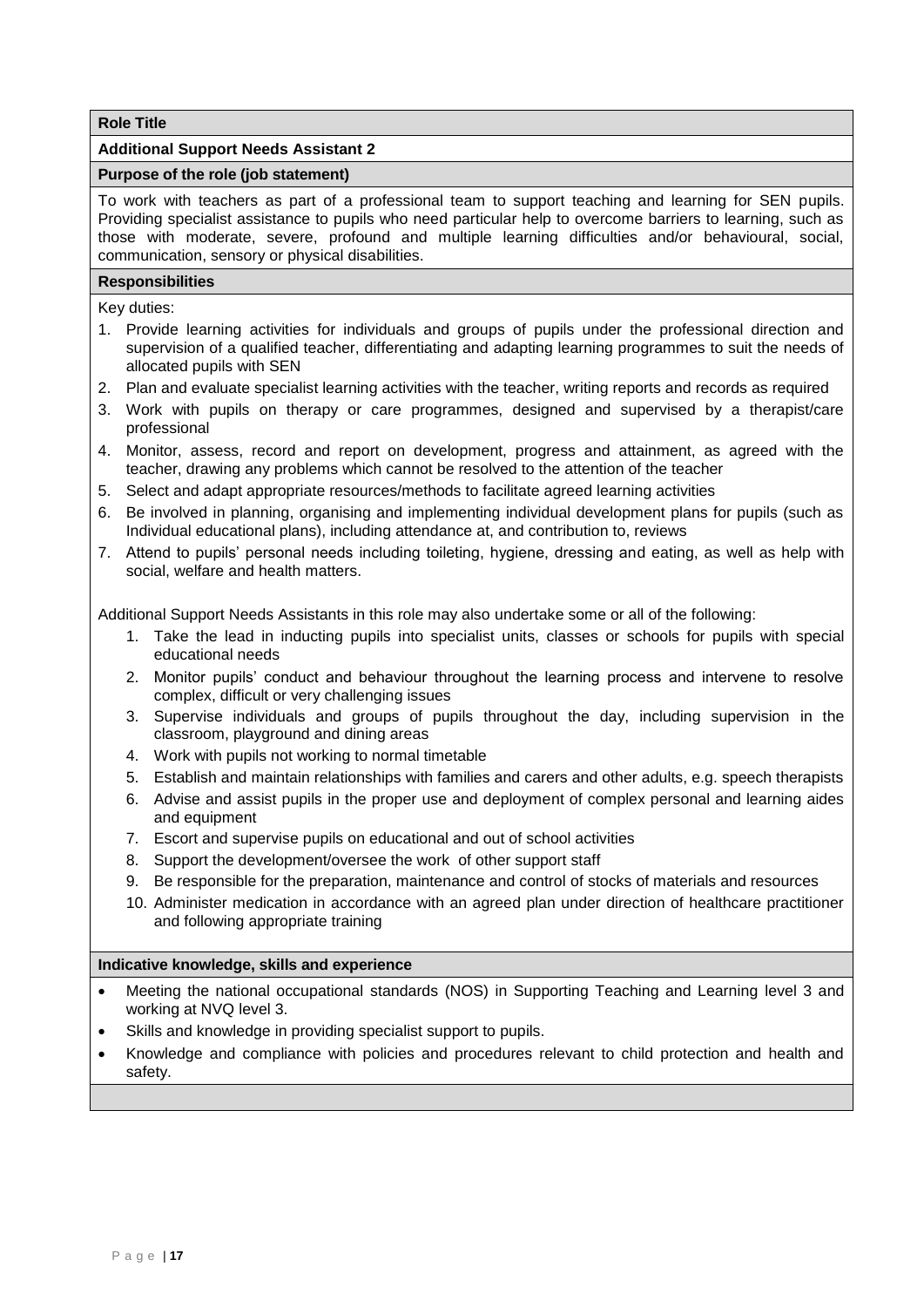| <b>NJC Job Evaluation Assessment</b> |                                                   |                                                                                                                                                                                                                                                                                                                                                                                                                                                                              |                 |              |  |
|--------------------------------------|---------------------------------------------------|------------------------------------------------------------------------------------------------------------------------------------------------------------------------------------------------------------------------------------------------------------------------------------------------------------------------------------------------------------------------------------------------------------------------------------------------------------------------------|-----------------|--------------|--|
| <b>Factor</b>                        |                                                   | <b>Relevant Job Information</b>                                                                                                                                                                                                                                                                                                                                                                                                                                              | <b>JE Level</b> | <b>Score</b> |  |
| 1                                    | Knowledge                                         | Requires knowledge and procedures for developing and<br>delivering learning activities for pupils with additional<br>special needs, including adapting activities according to<br>pupil responses.<br>Knowledge and skills equivalent to the core and optional<br>NOS in Supporting teaching and learning that underpin<br>National Qualifications at level 3; including knowledge of a<br>specialist aspect of supporting learning and teaching or<br>equivalent experience | 3               | 60           |  |
| $\overline{2}$                       | <b>Mental Skills</b>                              | Contributes to planning and development of learning<br>activities with teachers and responds to activity-related<br>problems without referral to teachers. Requires<br>interpretive skills and is involved in short- term planning of<br>activities.<br>May be involved in planning, organising and developing<br>Individual development plans for pupils (such as Individual<br>educational plans).                                                                         | 3               | 39           |  |
| 3                                    | Interpersonal &<br>Communication<br><b>Skills</b> | Communicates with pupils with additional needs, to<br>support learning and development and encourage<br>acceptable behaviour. Exchanges information with staff,<br>parents/carers<br>Developed skills for communicating with pupils, including                                                                                                                                                                                                                               | 3(a)            | 39/52        |  |
|                                      |                                                   | those with additional needs, to support learning and<br>development and encourage acceptable behaviour.<br>Exchanges information with staff, parents/carers, and<br>other agencies.                                                                                                                                                                                                                                                                                          | $\overline{4}$  |              |  |
| $\overline{4}$                       | <b>Physical Skills</b>                            | Assembly and clearing away of equipment; keyboard<br>skills; or mobility aids                                                                                                                                                                                                                                                                                                                                                                                                | $\overline{2}$  | 26/39        |  |
|                                      |                                                   | Use of highly specialised equipment requiring<br>considerable precision e.g. use of hoists                                                                                                                                                                                                                                                                                                                                                                                   | 3               |              |  |
| 5                                    | Initiative &<br>Independence                      | Works under the direction of a teacher. Supports learning<br>by selecting suitable activities / methods for learning<br>activities.                                                                                                                                                                                                                                                                                                                                          | $\overline{2}$  | 26           |  |
| 6                                    | <b>Physical Demands</b>                           | Requires short periods of physical effort, such as<br>manoeuvring pupils where necessary or assisting in<br>physical activities                                                                                                                                                                                                                                                                                                                                              | $\overline{2}$  | 20/30        |  |
|                                      |                                                   | Requires regular periods of greater physical effort such as<br>manoeuvring pupils with severe physical disabilities or<br>behaviour issues.                                                                                                                                                                                                                                                                                                                                  | 3               |              |  |
| $\overline{7}$                       | <b>Mental Demands</b>                             | Working with individuals or small groups of pupils where<br>work is regularly interrupted although this does not<br>normally require switching from one activity to another.                                                                                                                                                                                                                                                                                                 | $\overline{2}$  | 20           |  |
| 8                                    | Emotional<br>Demands                              | Regularly exposed to emotionally demanding behaviours<br>and situations as a result of attending to pupils' personal<br>needs and assisting with behaviour management                                                                                                                                                                                                                                                                                                        | 3(a)            |              |  |
|                                      |                                                   | Regularly exposed to significant emotionally demanding<br>behaviour and situations through working with pupils with<br>severe disabilities or extreme behavioural issues.                                                                                                                                                                                                                                                                                                    | $\overline{4}$  | 30/40        |  |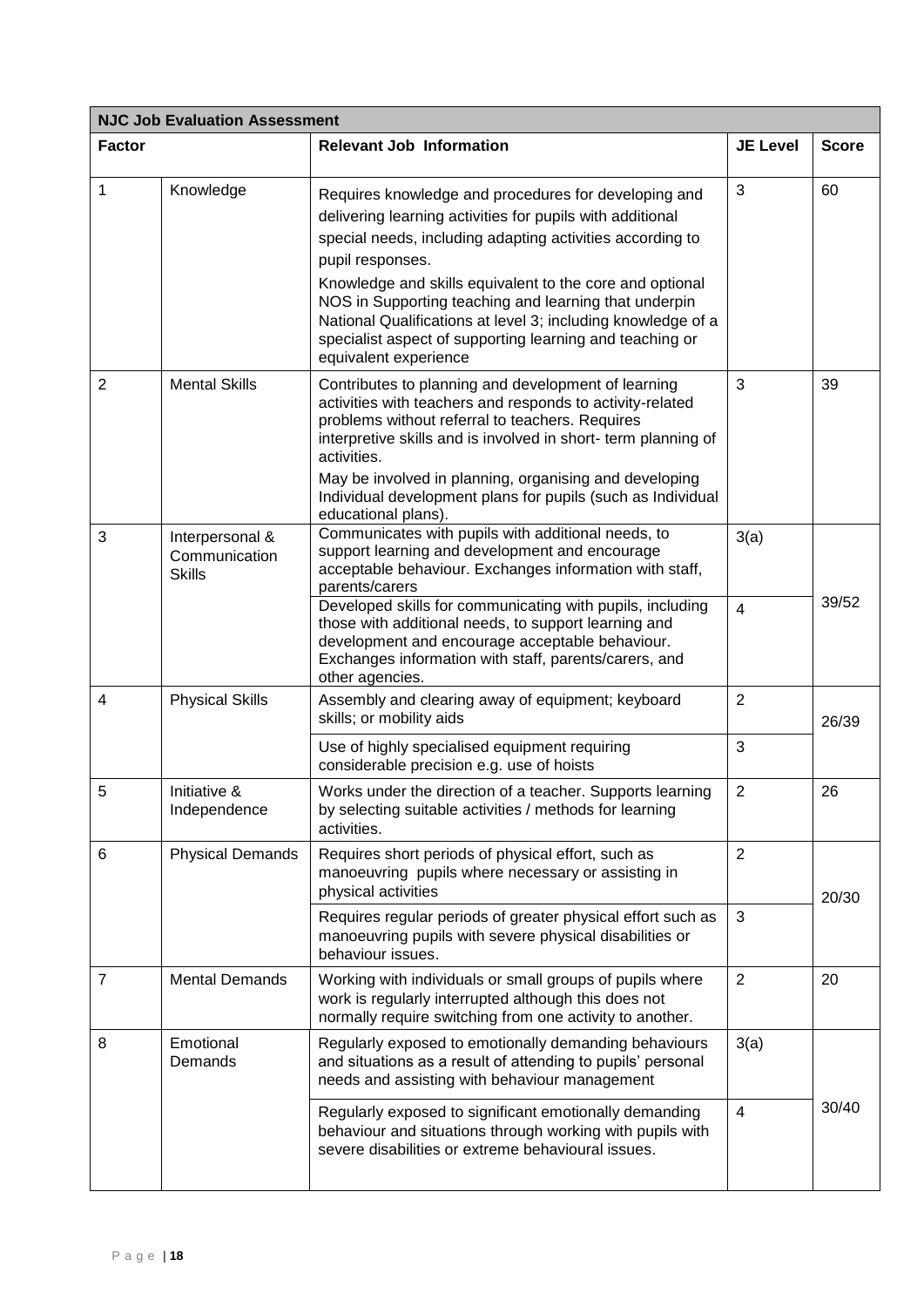| <b>Total</b> |                                                                 |                                                                                                                                                                                                                                           |                   | $371 -$<br>440 |
|--------------|-----------------------------------------------------------------|-------------------------------------------------------------------------------------------------------------------------------------------------------------------------------------------------------------------------------------------|-------------------|----------------|
|              |                                                                 | Regularly attending to the personal needs of pupils with<br>special needs.                                                                                                                                                                | 3                 |                |
| 13           | Working<br>Conditions                                           | Work is normally carried out in the classroom or similar<br>environment, which may sometimes involve exposure to<br>noise or other unpleasant conditions                                                                                  | $\overline{2}$    | 20/30          |
| 12           | Responsibility for<br>Physical, and<br>Information<br>Resources | Responsible for the careful and safe use of equipment,<br>such as play and standard ICT equipment; responsible for<br>maintaining confidential pupils information responsible for<br>selecting and/or ordering supplies, under direction. | $2(a)$ and<br>(g) | 26             |
| 11           | Responsibility for<br>Financial<br>Resources                    | May handle small amounts of cash                                                                                                                                                                                                          | 1                 | 13             |
|              |                                                                 | Some day-to-day allocation of work to other staff,<br>requiring occasional supervisory responsibility.                                                                                                                                    | $\overline{2}$    | 13/26          |
| 10           | Responsibility for<br>Supervision                               | May demonstrate own duties to new or less experienced<br>staff.                                                                                                                                                                           | 1                 |                |
| 9            | Responsibility for<br>People Wellbeing                          | Under the direction and supervision of a teacher, takes<br>responsibility for providing learning activities for pupils<br>and specialist support to individual pupils with additional<br>support needs.                                   | 3(a)              | 39             |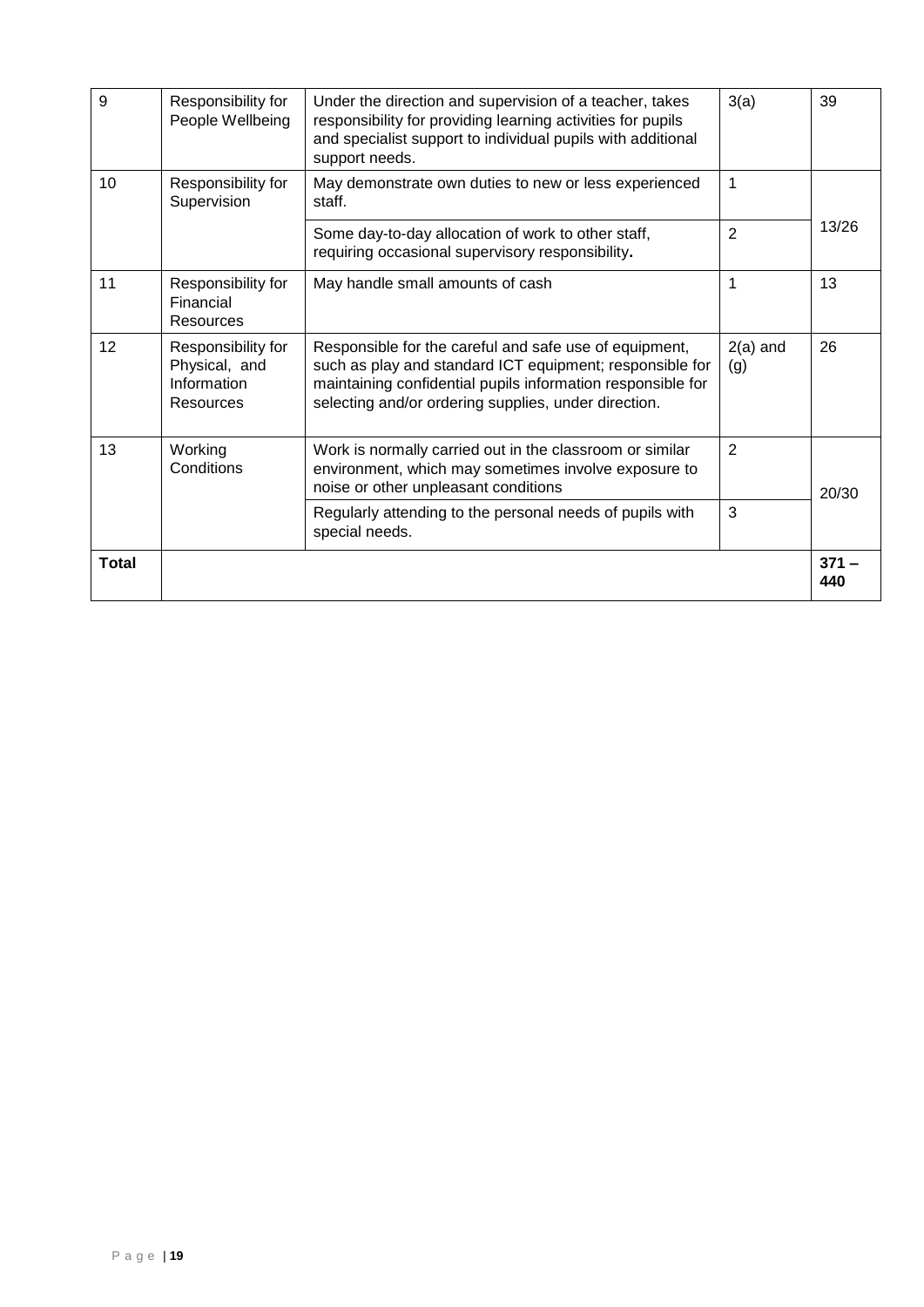## <span id="page-21-0"></span>**Additional Support Needs Assistant 3**

## **Purpose of the role (job statement)**

To work with teachers as part of a professional team to organise and support teaching and learning activities for SEN pupils, including classes. The primary focus is to work with individuals and groups delivering specified work under the direction and supervision of a qualified teacher. The individual provides specialist learning support for pupils identified as having learning difficulties, including complex and multiple special education needs, in a broad range of different learning situations and settings. The post holder also plans, organises and undertakes other related duties to fully support and underpin learning, personal and social development.

#### **Responsibilities**

Key duties:

- 1. Use teaching and learning objectives to plan, evaluate and adjust lessons/work plans as appropriate within agreed systems of supervision
- 2. Deliver specified work to individuals and small groups modifying and adapting activities as necessary<sup>11</sup>
- 3. Work with pupils on therapy or care programmes, designed and supervised by a therapist/care professional
- 4. Provide specialist support to pupils with severe learning, behavioural, communication, social, sensory or physical difficulties
- 5. Monitor pupils conduct and behaviour throughout the learning process and intervene to resolve highly complex, difficult or very challenging issues
- 6. Assess, record and report on development, progress and attainment
- 7. Liaise with staff and other relevant professionals and provide specialist support/advice to meet the needs of pupils
- 8. Assess the needs of pupils and use detailed knowledge and specialist skills to support pupils' learning
- 9. Attend to pupils' personal needs including toileting, hygiene, dressing and eating, as well as help with social, welfare and health matters.

Additional Support Needs Assistants at this level may also undertake some or all of the following:

- 1. Administer medication in accordance with an agreed plan under direction of healthcare practitioner and following appropriate training <sup>12</sup>
- 2. Develop and implement individual development plans for pupils (such as Individual educational plans), including attendance at, and contribution to, reviews
- 3. Support the role of parents/carers in pupils' learning and contribute to meetings with parents/carers to provide constructive feedback on pupil progress/achievement etc
- 4. Contribute to the development of policies and procedures
- 5. Supervise or manage the work and development of other classroom support staff
- 6. Be responsible for the preparation, maintenance and control of stocks of materials and resources
- 7. Liaise with external agencies on a regular basis
- 8. Provide pastoral care to pupils for example as head of year or tutor group
- 9. Be responsible for pupils who are not working to the normal timetable
- 10. Undertake training with specific area of expertise to ensure that staff, parents / carers are fully trained to meet the expectations of the school
- 11. Manage the induction of pupils into specialist units, classes or schools for pupils with special educational needs
- 12. Advise and assist pupils in the proper use and deployment of highly complex personal and learning aides and equipment.

## **Indicative knowledge, skills and experience**

- Meet or working towards the professional standards for Higher Level Teaching Assistants.
- Demonstrate specialist knowledge and skills that are appropriate to providing specialist support to pupils with additional support needs.

<sup>&</sup>lt;sup>11</sup>In accordance with Section 133 of the Education Act 2002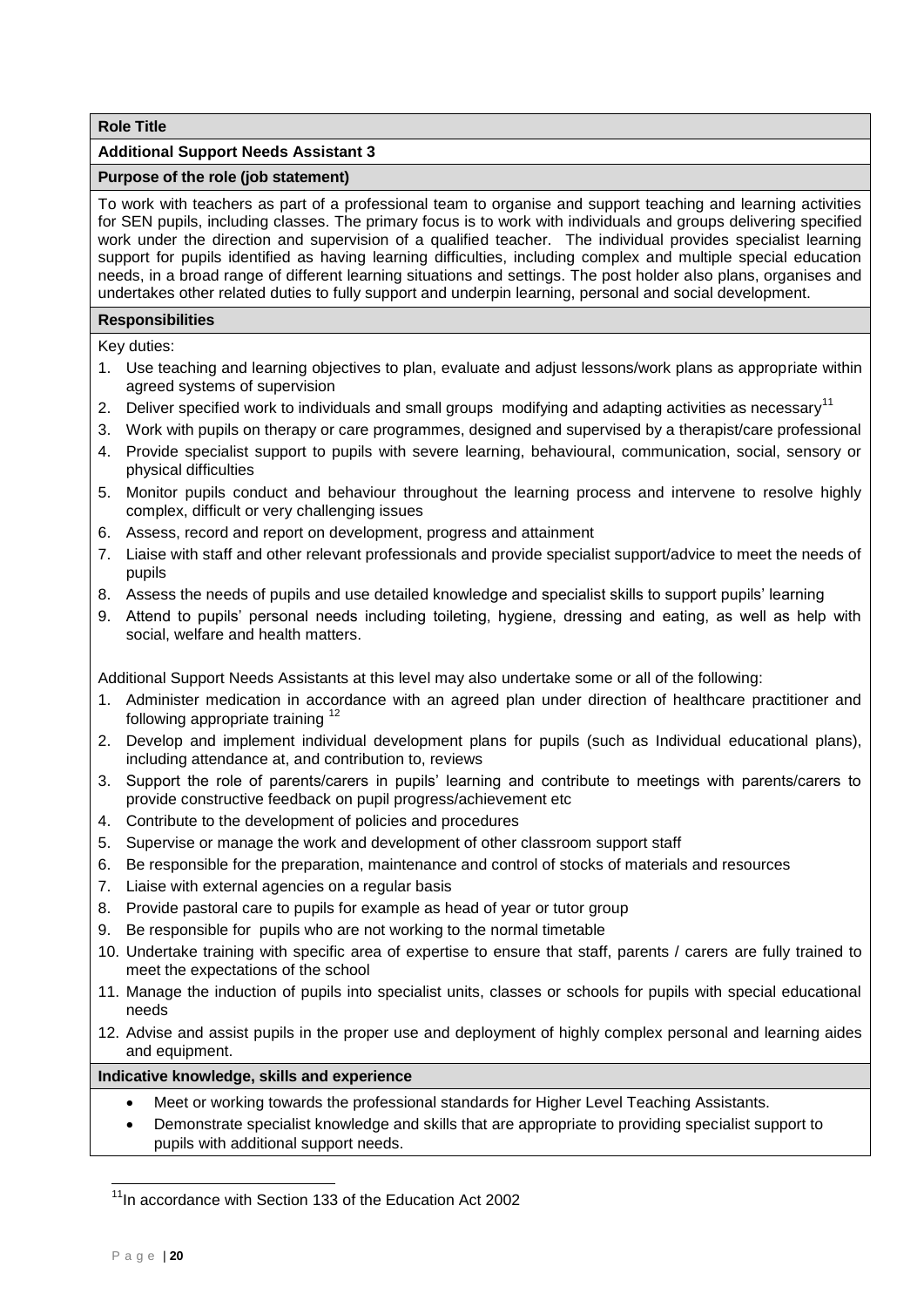| Knowledge and compliance with policies and procedures relevant to child protection and health safety. |                                                   |                                                                                                                                                                                                                                                                                                                                                                                           |                 |              |
|-------------------------------------------------------------------------------------------------------|---------------------------------------------------|-------------------------------------------------------------------------------------------------------------------------------------------------------------------------------------------------------------------------------------------------------------------------------------------------------------------------------------------------------------------------------------------|-----------------|--------------|
|                                                                                                       |                                                   |                                                                                                                                                                                                                                                                                                                                                                                           |                 |              |
|                                                                                                       | <b>NJC Job Evaluation Assessment</b>              |                                                                                                                                                                                                                                                                                                                                                                                           |                 |              |
| <b>Factor</b>                                                                                         |                                                   | <b>Relevant Job Information</b>                                                                                                                                                                                                                                                                                                                                                           | <b>JE Level</b> | <b>Score</b> |
| 1                                                                                                     | Knowledge                                         | Requires knowledge and procedures for supporting and<br>leading learning activities in a specialist area (e.g.<br>additional needs, curriculum area), including planning,<br>preparing and delivering learning activities to groups<br>and classes.<br>Knowledge at NVQ level 3 plus additional knowledge in<br>specialist area; working at or towards professional<br>standards for HLTA | 4               | 80           |
| $\overline{2}$                                                                                        | <b>Mental Skills</b>                              | Contributes to planning and development of learning<br>activities with teachers; plans specified learning<br>activities; responds to activity-related problems without<br>referral to teachers. May be involved in planning,<br>organising and developing individual education plans.                                                                                                     | 3               | 39           |
| 3                                                                                                     | Interpersonal &<br>Communication<br><b>Skills</b> | Developed skills for communicating with pupils,<br>including those with additional learning needs, to<br>support learning and development and encourage<br>acceptable behaviour. Exchanges information with staff,<br>parents/carers, and other agencies.                                                                                                                                 | $\overline{4}$  | 52           |
| $\overline{4}$                                                                                        | <b>Physical Skills</b>                            | Assembly and clearing away of equipment; keyboard<br>skills; or mobility aids                                                                                                                                                                                                                                                                                                             | $\overline{2}$  | 26/39        |
|                                                                                                       |                                                   | Use of highly specialised equipment requiring<br>considerable precision e.g. use of hoists                                                                                                                                                                                                                                                                                                | 3               |              |
| 5                                                                                                     | Initiative &<br>Independence                      | Works under overall direction of teacher. Plans,<br>prepares and delivers learning to individual groups,<br>assesses records and reports on development, progress<br>and attainment resolving all but the most complex<br>problems independently.                                                                                                                                         | 3               | 39           |
| 6                                                                                                     | <b>Physical Demands</b>                           | Requires short periods of physical effort, such as<br>manoeuvring pupils where necessary or assisting in<br>physical activities                                                                                                                                                                                                                                                           | $\overline{2}$  | 20/30        |
|                                                                                                       |                                                   | Requires regular periods of greater physical effort such<br>as manoeuvring pupils with severe physical disabilities<br>or behaviour issues.                                                                                                                                                                                                                                               | 3               |              |
| $\overline{7}$                                                                                        | <b>Mental Demands</b>                             | Working with individuals or groups of pupils requiring<br>mental and sensory concentration, where work is<br>regularly interrupted although this does not normally<br>require switching from one activity to another. Medium<br>periods of concentrated mental attention for lesson<br>planning.                                                                                          | 3(c)            | 30           |
| 8                                                                                                     | Emotional<br>Demands                              | Regularly exposed to emotionally demanding<br>behaviours and situations as a result of attending to<br>pupils' personal needs and assisting with behaviour<br>management,                                                                                                                                                                                                                 | 3(a)            | 30/40        |
|                                                                                                       |                                                   | Regularly exposed to significant emotionally demanding<br>behaviour and situations through working with pupils<br>with severe disabilities or extreme behavioural issues.                                                                                                                                                                                                                 | 4               |              |
| 9                                                                                                     | Responsibility for                                | Under the general direction of a teacher, takes                                                                                                                                                                                                                                                                                                                                           | 4(a)            | 52           |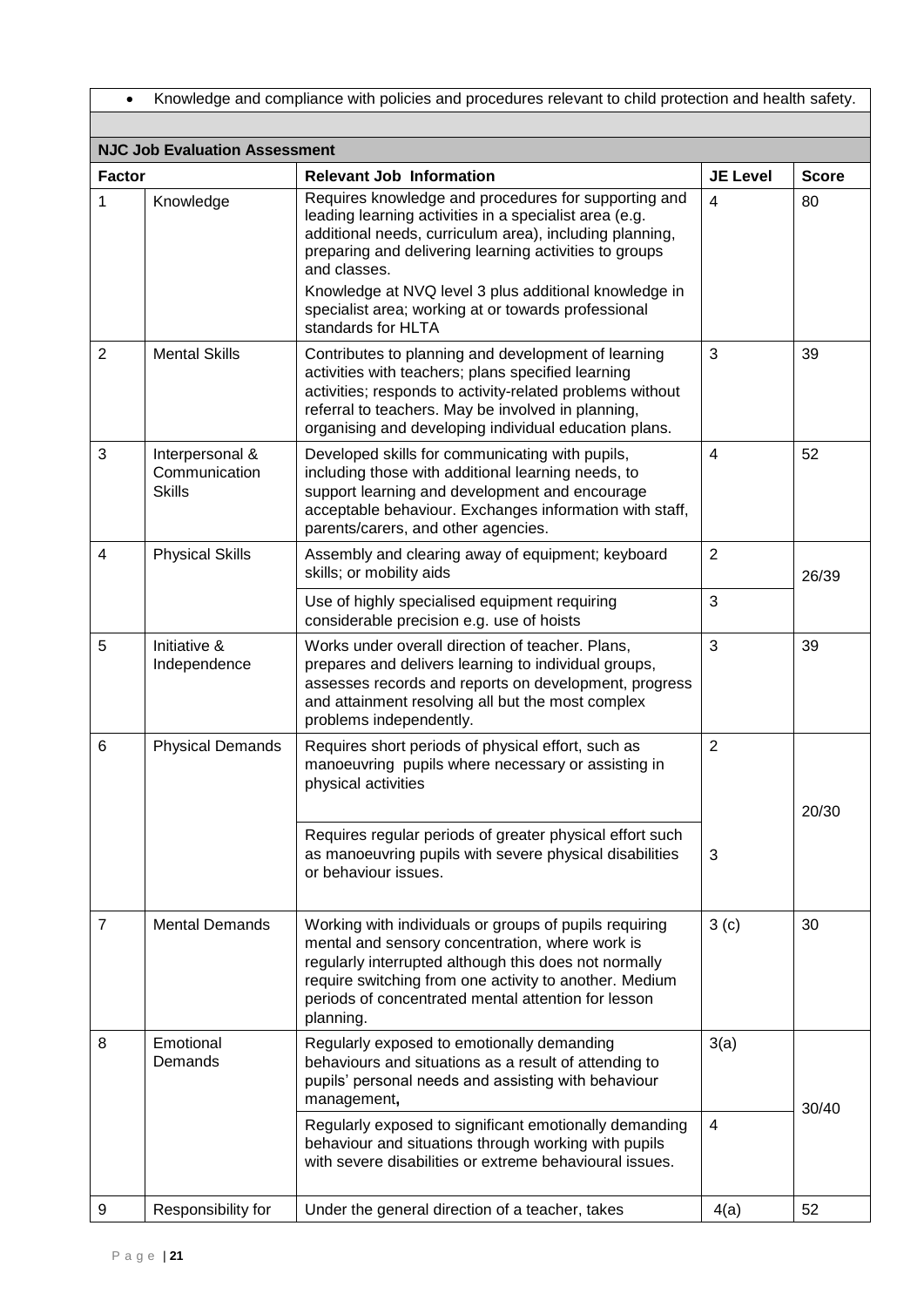|              | People Wellbeing                                               | responsibility for assessing pupil overall learning needs,<br>providing learning activities for individuals or groups of<br>pupils, including planning and adjusting lessons and<br>other activities.                                        |                   |                |
|--------------|----------------------------------------------------------------|----------------------------------------------------------------------------------------------------------------------------------------------------------------------------------------------------------------------------------------------|-------------------|----------------|
| 10           | Responsibility for<br>Supervision                              | No formal supervisory responsibility May occasionally<br>support, advise and/or monitor less experienced<br>teaching assistants, students                                                                                                    | 1                 |                |
|              |                                                                | Some day-to-day allocation of work to other staff,<br>requiring occasional supervisory responsibility                                                                                                                                        | $\overline{2}$    | 13/26/39       |
|              |                                                                | Regular supervisory responsibility or line manages a<br>small group or team                                                                                                                                                                  | 3                 |                |
| 11           | Responsibility for<br>Financial<br>Resources                   | May handle small sums of cash                                                                                                                                                                                                                | $\mathbf 1$       | 13             |
| 12           | Responsibility for<br>Physical and<br>Information<br>Resources | Responsible for the careful and safe use of equipment,<br>such as play and standard ICT equipment; responsible<br>for maintaining confidential pupils information<br>Responsible for selecting and/or ordering supplies,<br>under direction. | $2(a)$ and<br>(g) | 26             |
| 13           | <b>Working Conditions</b>                                      | Work is normally carried out in the classroom or similar<br>environment, which may sometimes involve exposure to<br>noise or other unpleasant conditions                                                                                     | 2                 | 20/30          |
|              |                                                                | Regularly attending to the personal needs of pupils with<br>special needs.                                                                                                                                                                   | 3                 |                |
| <b>Total</b> |                                                                |                                                                                                                                                                                                                                              |                   | $440 -$<br>509 |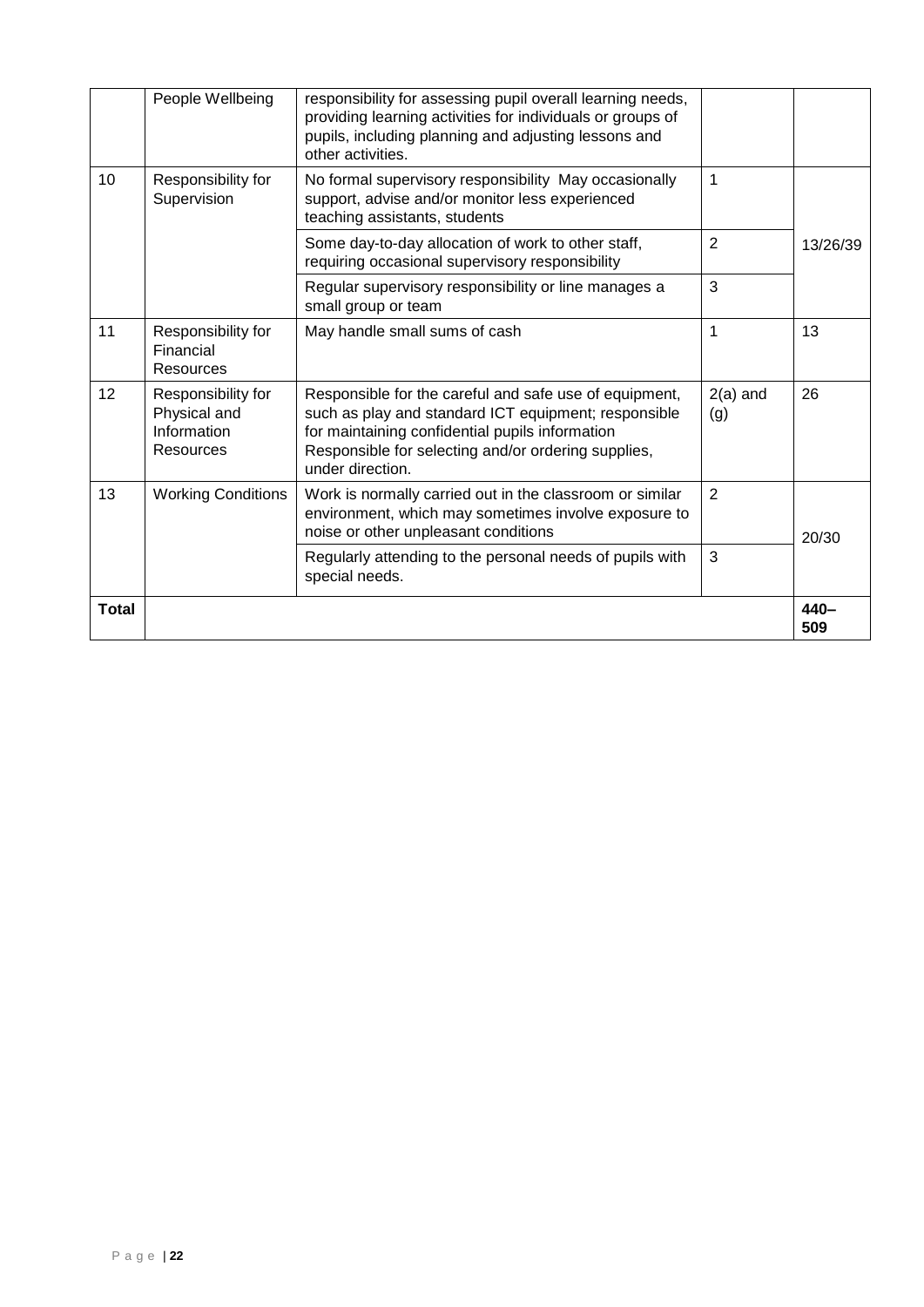<span id="page-24-0"></span>**Cover Supervision**

## **Purpose of the role (job statement)**

To supervise whole classes undertaking pre-prepared activities provided by a teacher during the short-term absence<sup>13</sup> of a classroom teacher. The primary focus is to maintain order and to keep pupils on task.

# **Responsibilities <sup>14</sup>**

## Key duties:

- 1. Supervise pre-prepared activities and self directed learning in the short-term planned / unplanned absence of teachers to provide continuity of learning for pupils
- 2. Prepare the classroom/outside areas for lessons, ensuring that resources are available and cleared away at the end of the lessons as appropriate
- 3. Manage the behaviour of pupils whilst they are undertaking work
- 4. Collect any completed work after the lesson and return it to the appropriate teacher
- 5. Report back as appropriate using agreed referral procedures on the behaviour of pupils during the class, and any issues arising.

Individuals in this role may also undertake some or all of the following:

1. Undertake exam invigilation.

**Indicative knowledge, skills and experience** 

- Working at or towards the national occupational standards (NOS) in Supporting Teaching and Learning reflected in the mandatory and relevant optional units of the level 3 NVQ and Level 3 diploma in specialist support for teaching and learning on the Qualification and Credit Framework or equivalent experience.
- Specialist training in behaviour management techniques.
- Knowledge and compliance with policies and procedures relevant to child protection and health and safety.

| <b>NJC Job Evaluation Assessment</b> |                                                   |                                                                                                                                                                                                                     |                 |              |  |
|--------------------------------------|---------------------------------------------------|---------------------------------------------------------------------------------------------------------------------------------------------------------------------------------------------------------------------|-----------------|--------------|--|
| <b>Factor</b>                        |                                                   | <b>Relevant Job Information</b>                                                                                                                                                                                     | <b>JE Level</b> | <b>Score</b> |  |
|                                      | Knowledge                                         | Knowledge of procedures for supervising pre-prepared<br>learning activities, providing feedback. Specialist<br>knowledge of behaviour management.                                                                   | 4               | 80           |  |
| $\mathcal{P}$                        | <b>Mental Skills</b>                              | Resolves problems in relation to pre-prepared learning<br>activities and pupil behaviour                                                                                                                            | 3               | 39           |  |
| 3                                    | Interpersonal &<br>Communication<br><b>Skills</b> | Communicates with pupils to undertake pre-prepared<br>learning materials and supervise self directed learning.<br>Requires developed skills to motivate and stimulate<br>learning and ensure appropriate behaviour. | 4(a)            | 52           |  |

1 <sup>13</sup> See Workforce Agreement Modelling Group (WAMG) guidance on Cover Supervision and guidance on Rarely Cover.

<sup>14</sup> Duties relating to supporting pupils with health care needs are not included in this profile. The NJC recognises that many of these duties are carried out on a voluntary basis in different ways. Therefore, if this duty becomes a requirement of the job, as part of an agreement between employers and unions, it should be set out in the job description as an additional duty allowing it to be accounted for in the evaluation of the role (and therefore in remuneration as appropriate.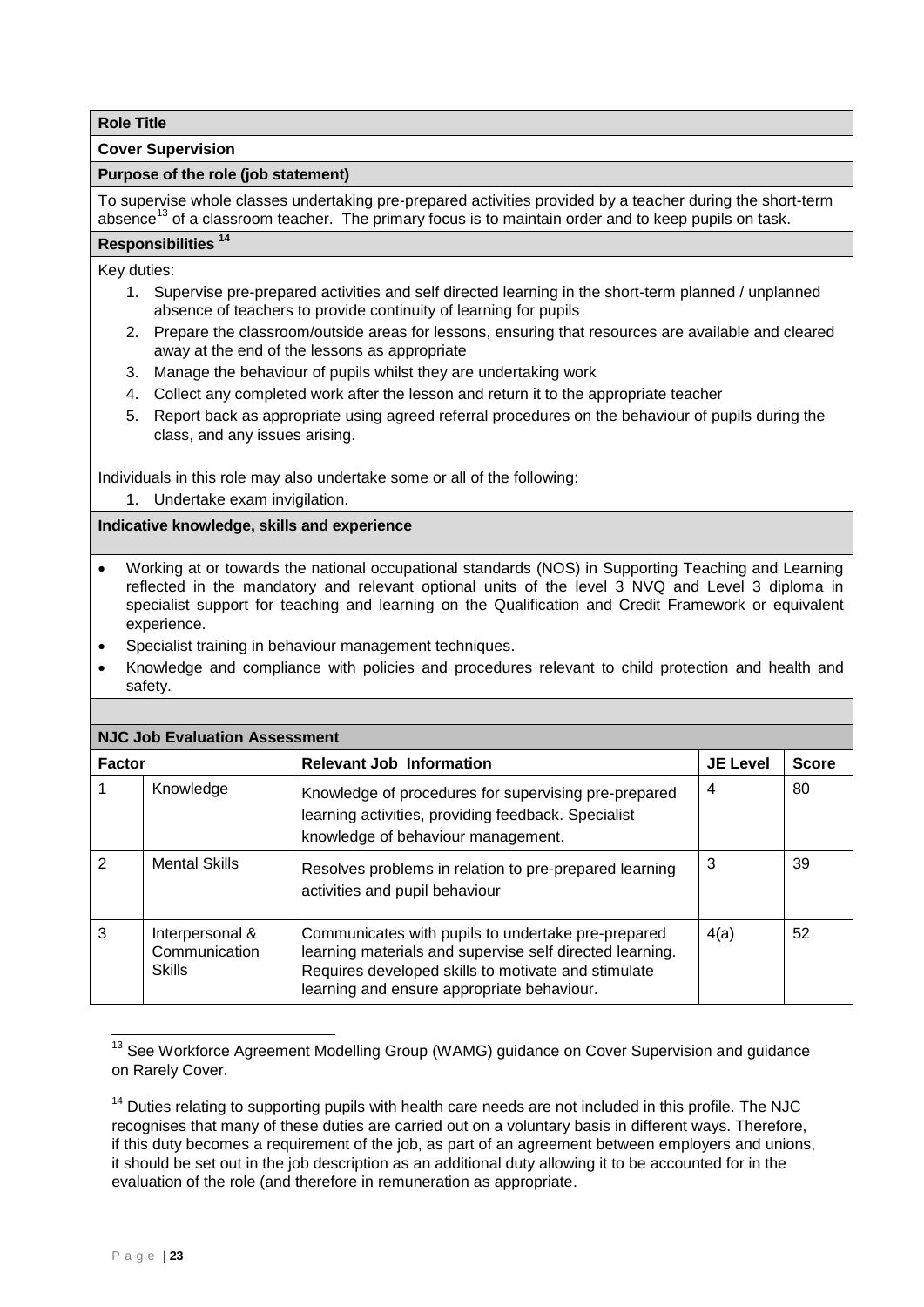| 4              | <b>Physical Skills</b>                                         | Some demand for precision. Setting up and use of<br>educational equipment and/or keyboard skills.                                                                                                                                           | $\overline{2}$ | 26           |
|----------------|----------------------------------------------------------------|---------------------------------------------------------------------------------------------------------------------------------------------------------------------------------------------------------------------------------------------|----------------|--------------|
| 5              | Initiative &<br>Independence                                   | Works under the general direction of a teacher. Makes<br>independent decisions about the management of pupils<br>undertaking pre-prepared learning activities referring<br>complex decisions to a teacher.                                  | 3              | 39           |
| 6              | <b>Physical Demands</b>                                        | Requires normal physical effort, with a mixture of sitting,<br>walking and carrying minor loads.                                                                                                                                            | 1              | 10           |
| $\overline{7}$ | <b>Mental Demands</b>                                          | Working with groups and whole classes of pupils where<br>work is regularly interrupted, although this does not<br>normally require switching from one activity to another.                                                                  | $\overline{2}$ | 20           |
| 8              | Emotional<br>Demands                                           | Occasionally exposed to emotional demanding<br>behaviours and situations as a result if attending to<br>pupils personal needs and assisting with behaviour<br>management.                                                                   | $\overline{2}$ |              |
|                |                                                                | Regularly exposed to emotionally demanding<br>behaviours and situations as a result of attending to<br>pupils personal needs and assisting with behaviour<br>management.                                                                    | 3              | 20/30        |
| 9              | Responsibility for<br>People Wellbeing                         | Supervises pre-prepared learning activities to groups,<br>classes of pupils assessing behaviour and ensuring<br>continuity of learning in the absence of a teacher.<br>Responsible for the safety and well being of pupils in<br>classroom. | 3(a)           | 39           |
| 10             | Responsibility for<br>Supervision                              | May demonstrate own duties to new or less experienced<br>staff.                                                                                                                                                                             | 1              | 13           |
| 11             | Responsibility for<br>Financial<br>Resources                   | No responsibility for financial resources.                                                                                                                                                                                                  | 1              | 13           |
| 12             | Responsibility for<br>Physical and<br>Information<br>Resources | Maintains records of work done during cover supervision<br>periods.                                                                                                                                                                         | 2(a)           | 26           |
| 13             | Working<br>Conditions                                          | Work is normally carried out in the classroom or similar<br>environment, which may sometimes involve exposure to<br>noise or other unpleasant conditions.                                                                                   | 2              | 20           |
| <b>Total</b>   |                                                                |                                                                                                                                                                                                                                             |                | 397 -<br>407 |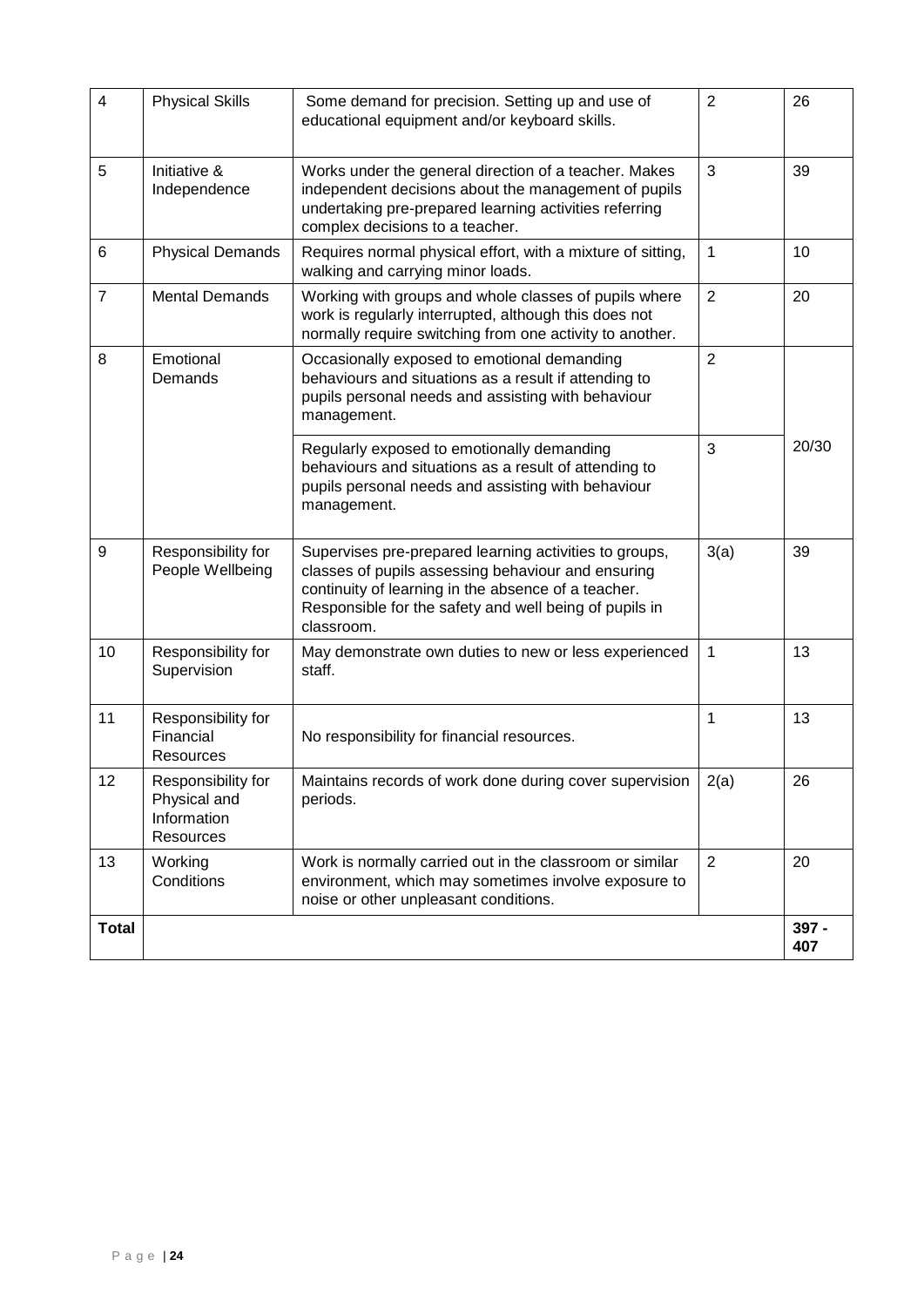<span id="page-26-0"></span>**Early Years 1**

## **Purpose of the role (job statement)**

To assist nursery staff, as part of a professional team, in working with children on their education and social development and provide a high quality of care.

# **Responsibilities <sup>15</sup>**

Key duties:

- 1. Under the direction and supervision of qualified staff assist in the delivery of activities enhancing children's social and educational development
- 2. Assist in setting up and clearing away of displays and activities, including ensuring that the materials and equipment are safe and clean
- 3. Attend to children's personal needs including assisting in children at meal time
- 4. Exchange information with parents / carers
- 5. Assist other staff with the assessment procedures to ensure children's progress is satisfactory.

Individuals in this role may also:

1. Update children's records.

## **Indicative knowledge, skills and experience**

- Completed a common core programme of induction for working with children
- Working towards the national occupational standards (NOS) Level 2 in skills for care and development and knowledge /skills equivalent to current National Qualifications level 2.

| <b>NJC Job Evaluation Assessment</b> |                                                   |                                                                                                                                                                                                |                 |              |  |  |
|--------------------------------------|---------------------------------------------------|------------------------------------------------------------------------------------------------------------------------------------------------------------------------------------------------|-----------------|--------------|--|--|
| <b>Factor</b>                        |                                                   | <b>Relevant Job Information</b>                                                                                                                                                                | <b>JE Level</b> | <b>Score</b> |  |  |
| 1                                    | Knowledge                                         | Experience of working with children. Knowledge of a<br>range of learning and play activities.                                                                                                  | 2               | 40           |  |  |
| $\mathbf{2}$                         | <b>Mental Skills</b>                              | Resolves day to day problems in relation to learning and<br>play activities.                                                                                                                   | 1               | 13           |  |  |
| 3                                    | Interpersonal &<br>Communication<br><b>Skills</b> | Communication with early year's pupils to encourage<br>social, educational and physical development and<br>acceptable behaviour. Exchange of information with other<br>staff, parents/ carers. | 3(a)            | 39           |  |  |
| 4                                    | <b>Physical Skills</b>                            | Assembly and clearing away of equipment                                                                                                                                                        | 2               | 26           |  |  |
| 5                                    | Initiative &<br>Independence                      | Follows detailed instructions and / or is closely supervised<br>with little scope for discretion; problems other than day to<br>day problems are referred.                                     | 1               | 13           |  |  |
| 6                                    | Physical<br>Demands                               | Requires normal physical effort, with a mixture of sitting,<br>walking and carrying minor loads with short periods of<br>greater physical effort, such as lifting children where<br>necessary. | $\mathbf{2}$    | 20           |  |  |

 $15$  Duties relating to supporting pupils with health care needs are not included in this profile. The NJC recognises that many of these duties are carried out on a voluntary basis in different ways. Therefore, if this duty becomes a requirement of the job, as part of an agreement between employers and unions, it should be set out in the job description as an additional duty allowing it to be accounted for in the evaluation of the role (and therefore in remuneration as appropriate.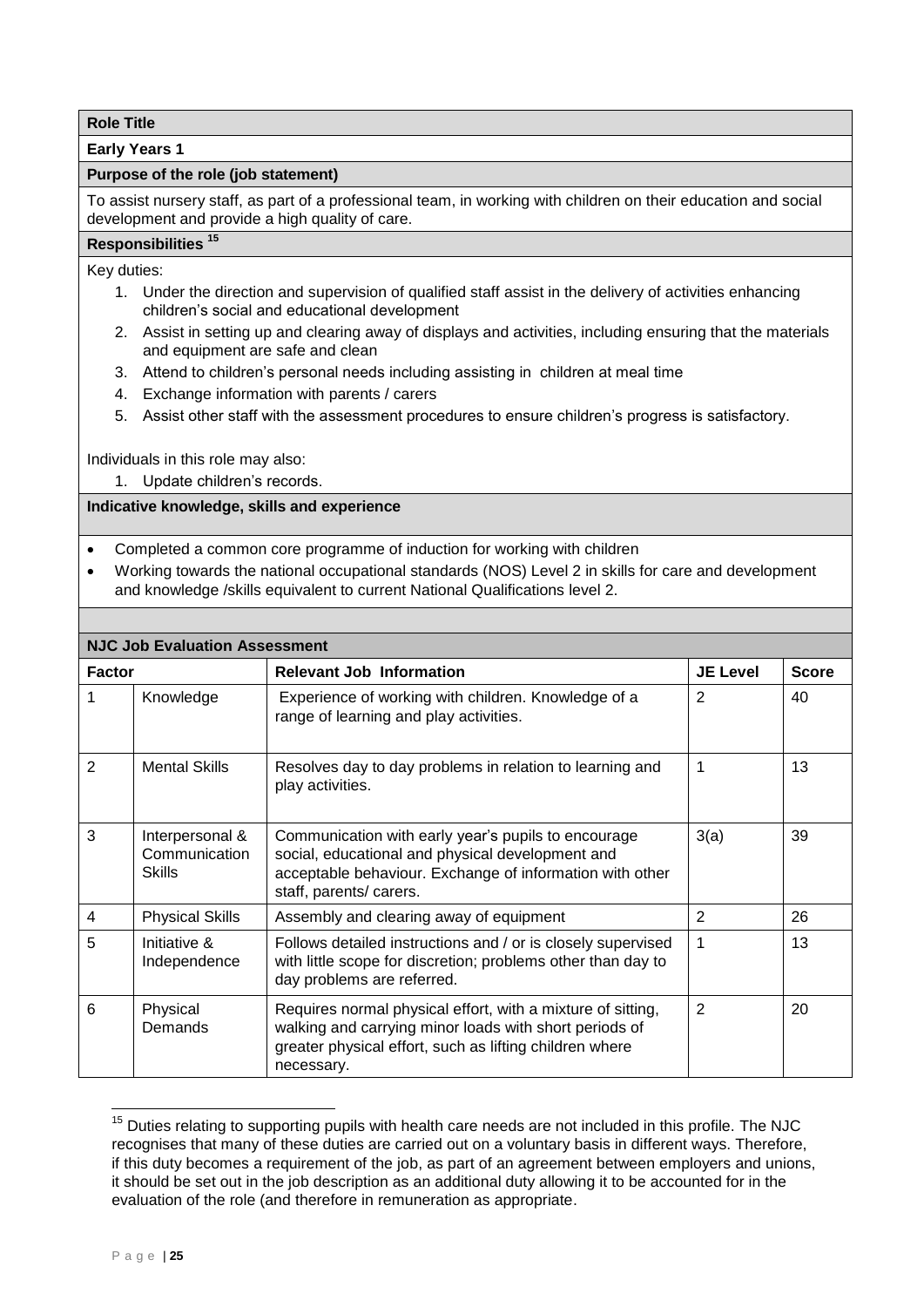| $\overline{7}$ | Mental<br>Demands                                              | Working with individuals or small groups of children where<br>work is regularly interrupted, although this does not<br>normally require switching from one activity to another.                                                                 | $\overline{2}$ | 20  |
|----------------|----------------------------------------------------------------|-------------------------------------------------------------------------------------------------------------------------------------------------------------------------------------------------------------------------------------------------|----------------|-----|
| 8              | Emotional<br>Demands                                           | Occasionally exposed to emotionally demanding<br>behaviours and situations as a result of attending to<br>children' personal needs and assisting with behaviour<br>management.                                                                  | $\overline{2}$ | 20  |
| 9              | Responsibility<br>for People<br>Wellbeing                      | Assisting in the practical learning and play activities of<br>individuals or small groups of children.<br>Provides assistance to children on social, welfare and<br>health matters and provides support on behaviour<br>management of children. | $\overline{2}$ | 26  |
| 10             | Responsibility<br>for Supervision                              | May demonstrate own duties to new or less experienced<br>staff.                                                                                                                                                                                 | $\mathbf 1$    | 13  |
| 11             | Responsibility<br>for Financial<br>Resources                   | No or limited responsibility for finance                                                                                                                                                                                                        | $\mathbf 1$    | 13  |
| 12             | Responsibility<br>for Physical and<br>Information<br>Resources | Responsible for the careful and safe use and cleanliness of<br>equipment; also for recording activities and for the<br>maintenance and updating of confidential pupil records.                                                                  | 2(a)           | 26  |
| 13             | Working<br>Conditions                                          | Work is normally carried out in a nursery, where there is<br>regular exposure to noise or other unpleasant conditions<br>such as nappy changing.                                                                                                | 3              | 30  |
| <b>Total</b>   |                                                                |                                                                                                                                                                                                                                                 |                | 299 |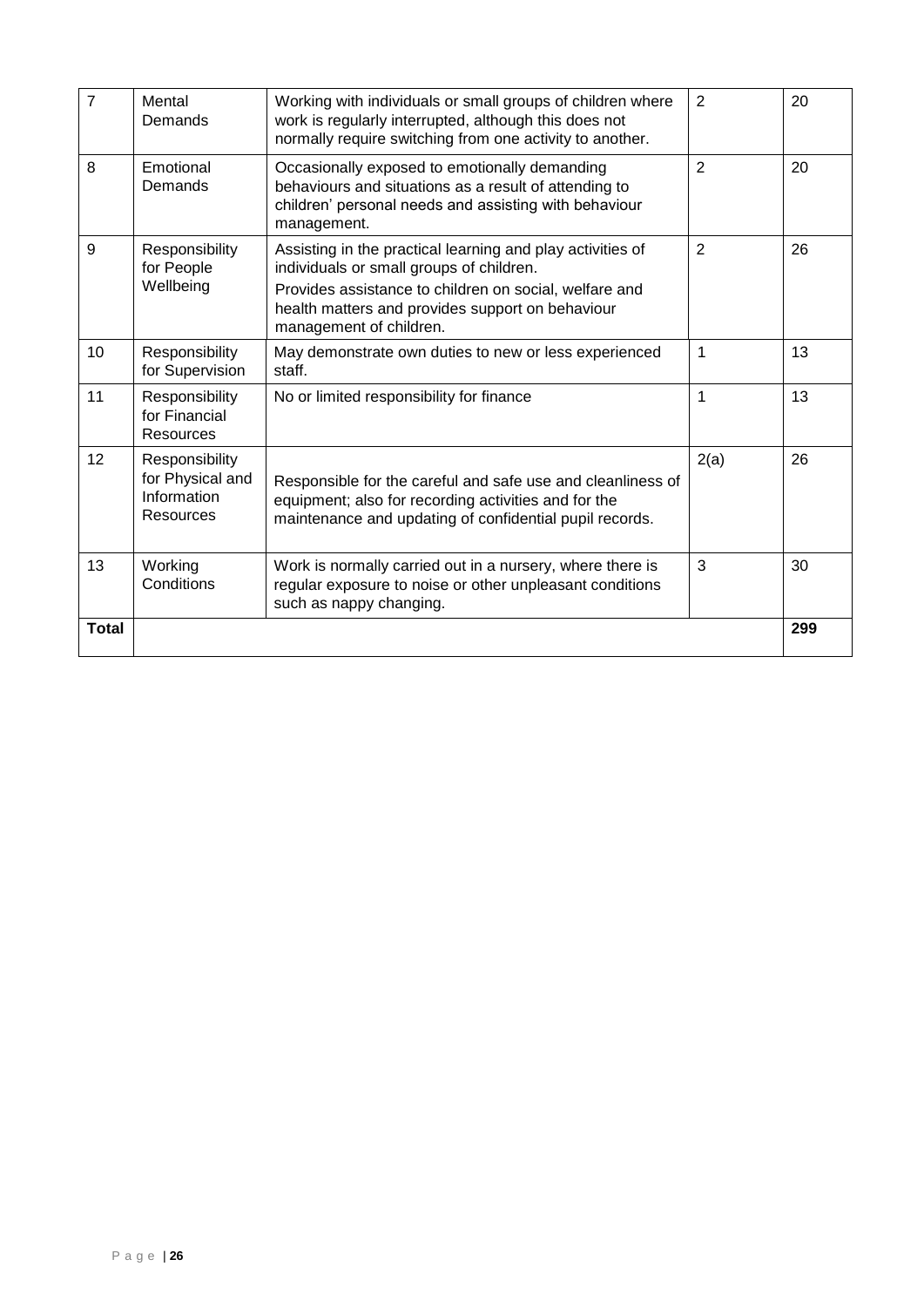<span id="page-28-0"></span>**Early Years 2**

## **Purpose of the role (job statement)**

To work with children, as part of a professional team, on education and social development and to provide a high quality of care.

# **Responsibilities <sup>16</sup>**

Key duties:

- 1. Work with individuals or small groups of children, under direction
- 2. Support behaviour management and development
- 3. Establish and build positive relationships with parents / carers
- 4. Contribute to the planning and development of learning activities
- 5. Contribute to the development of individual development plans (such as Individual educational plans) for children with special educational needs
- 6. Work with external agencies
- 7. Contribute to observation and assessment procedures
- 8. Update children's records.
- 9. Set up and clear away displays and activities, including ensuring that the materials and equipment are safe and clean

10. Attend to children's personal needs

- Individuals in this role may also undertake some or all of the following:
- 1. Have key worker responsibilities for particular children
- 2. Demonstrate duties to apprentices and /or mentor new staff
- 3. Undertake accompanied home visits.

- Completed a common core programme of induction for working with children.
- Working at national occupational standards (NOS) for skills for Children's Care, Learning and Development or STL and qualifications based on these at National Qualification Level 2

| <b>NJC Job Evaluation Assessment</b> |                                                   |                                                                                                                                                                                                |                 |              |  |
|--------------------------------------|---------------------------------------------------|------------------------------------------------------------------------------------------------------------------------------------------------------------------------------------------------|-----------------|--------------|--|
| <b>Factor</b>                        |                                                   | <b>Relevant Job Information</b>                                                                                                                                                                | <b>JE Level</b> | <b>Score</b> |  |
|                                      | Knowledge                                         | Requires knowledge of procedures for supporting<br>learning and play activities, including adapting activities<br>to suit needs of early year's pupils.                                        | 3               | 60           |  |
|                                      |                                                   | Knowledge and skills equivalent national qualifications at<br>level 2.                                                                                                                         |                 |              |  |
| $\mathcal{P}$                        | <b>Mental Skills</b>                              | Resolves problems in relation to learning and play<br>activities. Contributes to development of learning<br>activities to suit needs of individual and groups of<br>children.                  | 2               | 26           |  |
| 3                                    | Interpersonal &<br>Communication<br><b>Skills</b> | Communication with early year's pupils to encourage<br>social, educational and physical development and<br>acceptable behaviour. Exchange of information with<br>other staff, parents/ carers, | 3(a)            | 39           |  |

<sup>1</sup>  $16$  Duties relating to supporting pupils with health care needs are not included in this profile. The NJC recognises that many of these duties are carried out on a voluntary basis in different ways. Therefore, if this duty becomes a requirement of the job, as part of an agreement between employers and unions, it should be set out in the job description as an additional duty allowing it to be accounted for in the evaluation of the role (and therefore in remuneration as appropriate.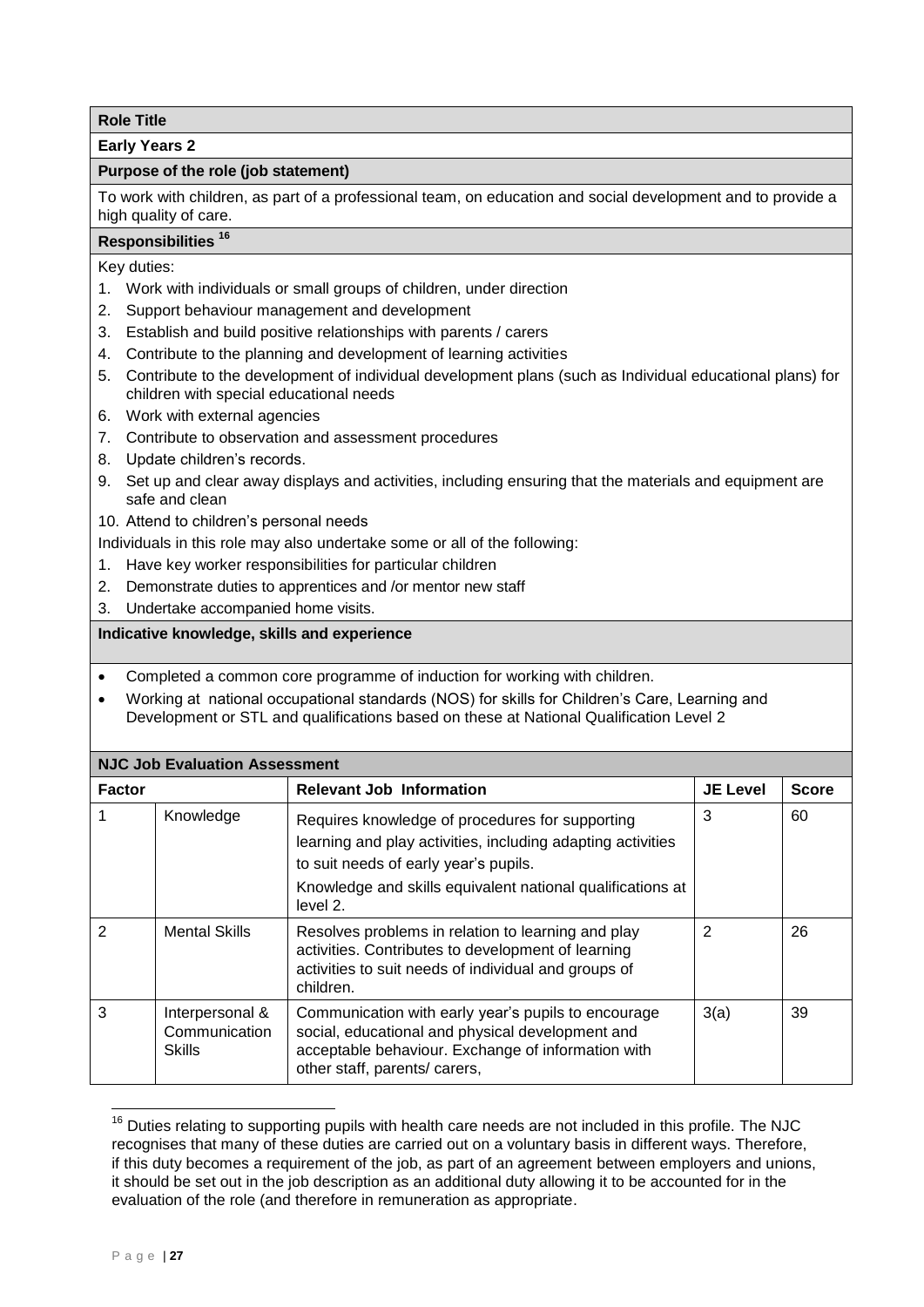| 4              | <b>Physical Skills</b>                                         | Assembly and clearing away of equipment                                                                                                                                                                                                                                               | $\overline{2}$ | 26  |
|----------------|----------------------------------------------------------------|---------------------------------------------------------------------------------------------------------------------------------------------------------------------------------------------------------------------------------------------------------------------------------------|----------------|-----|
| 5              | Initiative &<br>Independence                                   | Works under the direction of a teacher/early years<br>professional. Makes decisions about own work<br>supporting children; more complex decisions are<br>referred to senior staff.                                                                                                    | $\overline{2}$ | 26  |
| 6              | Physical<br>Demands                                            | Requires normal physical effort, with a mixture of sitting,<br>walking and carrying minor loads with short periods of<br>greater physical effort, such as lifting children where<br>necessary.                                                                                        | $\overline{2}$ | 20  |
| $\overline{7}$ | Mental<br>Demands                                              | Working with individuals or small groups of children<br>where work is regularly interrupted, although this does<br>not normally require switching from one activity to<br>another.                                                                                                    | $\overline{2}$ | 20  |
| 8              | Emotional<br>Demands                                           | Occasionally exposed to emotionally demanding<br>behaviours and situations as a result of attending to<br>children' personal needs and assisting with behaviour<br>management.                                                                                                        | $\overline{2}$ | 20  |
| 9              | Responsibility<br>for People<br>Wellbeing                      | Responsible for leading and adapting practical learning<br>and play activities for individual or small groups of<br>children.<br>Provides assistance to children on social, welfare and<br>health matters and provides support to the teacher on<br>behaviour management of children. | 3(a)           | 39  |
| 10             | Responsibility<br>for Supervision                              | May demonstrate own duties to new or less experienced<br>staff.                                                                                                                                                                                                                       | 1              | 13  |
| 11             | Responsibility<br>for Financial<br><b>Resources</b>            | No or limited responsibility for finance                                                                                                                                                                                                                                              | 1              | 13  |
| 12             | Responsibility<br>for Physical and<br>Information<br>Resources | Responsible for the careful and safe use and cleanliness<br>of equipment and consumables. Also for recording<br>activities and for the maintenance and updating of<br>confidential pupil records.                                                                                     | 2(a)           | 26  |
| 13             | Working<br>Conditions                                          | Work is normally carried out in a nursery, where there is<br>regular exposure to noise or other unpleasant conditions<br>such as nappy changing.                                                                                                                                      | 3              | 30  |
| <b>Total</b>   |                                                                |                                                                                                                                                                                                                                                                                       |                | 358 |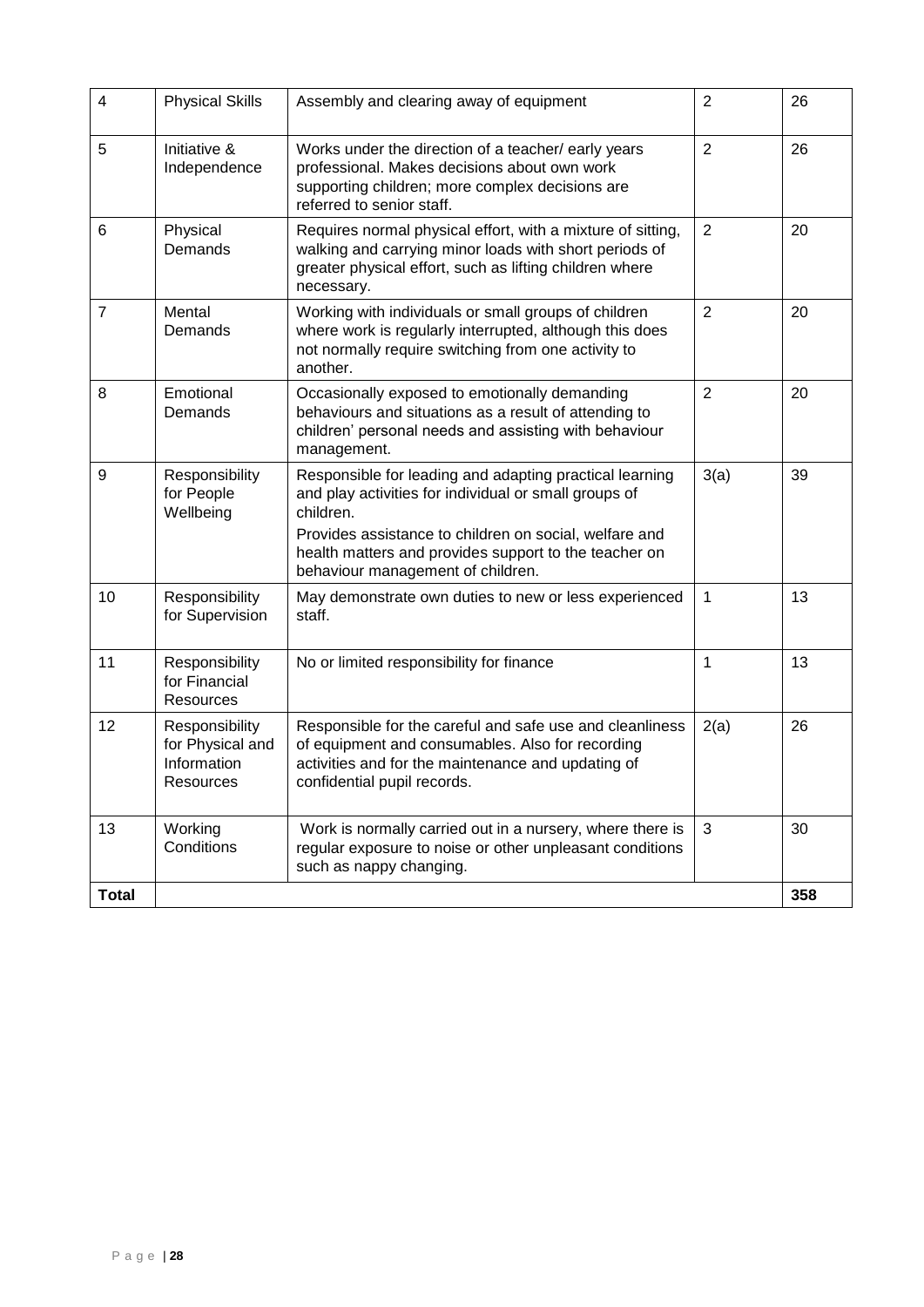<span id="page-30-0"></span>**Early Years 3**

## **Purpose of the role (job statement)**

To work with children, as part of a professional team and to support the provision of Early Years education and care.

# **Responsibilities <sup>17</sup>**

Key duties:

- 1. Devise and engage in the delivery of play care and learning activities. Takes responsibility for managing the provision of play, care and learning
- 2. Ensure standards are met at all times and assist in the development and regular review of policies and procedures to be followed
- 3. Ensure that children have access to appropriate activities to support their physical, emotional, social and intellectual development
- 4. Assist in the development and maintenance of appropriate planning, observation and assessment procedures
- 5. Assess needs of children including emotional, developmental and social. Produce individual development plans including for SEN children
- 6. Ensure compliance with policies and procedures relating to child protection, health, safety, security and confidentiality.

Individuals in this role may also undertake some or all of the following:

- 1. Support preparation for OFSTED inspections and action any recommendations that may result from inspection
- 2. Undertake home visits.
- 3. Responsible for recruitment of staff
- 4. Responsible for a small budget
- 5. Act as deputy manager

## **Indicative knowledge, skills and experience**

- Completed a common core programme of induction for working with children.
- Working at national occupational standards (NOS) for skills for children's care, learning and development Level 3 and knowledge /skills equivalent to current national qualifications level 3 plus supervisory experience.

|               | <b>NJC Job Evaluation Assessment</b> |                                                                                                                                                                                      |                 |              |  |  |
|---------------|--------------------------------------|--------------------------------------------------------------------------------------------------------------------------------------------------------------------------------------|-----------------|--------------|--|--|
| <b>Factor</b> |                                      | <b>Relevant Job Information</b>                                                                                                                                                      | <b>JE Level</b> | <b>Score</b> |  |  |
|               | Knowledge                            | Requires knowledge of policy and procedures for<br>supporting the provision of play care and learning.<br>Knowledge and skills equivalent national qualifications at<br>level $3.$ . | 3               | 60           |  |  |
| $\mathcal{P}$ | <b>Mental Skills</b>                 | Contributes to planning and development of learning<br>activities with other early year's staff; responds to a<br>range of practical problems without referral to teachers.          | 3               | 39           |  |  |

1  $17$  Duties relating to supporting pupils with health care needs are not included in this profile. The NJC recognises that many of these duties are carried out on a voluntary basis in different ways. Therefore, if this duty becomes a requirement of the job, as part of an agreement between employers and unions, it should be set out in the job description as an additional duty allowing it to be accounted for in the evaluation of the role (and therefore in remuneration as appropriate.)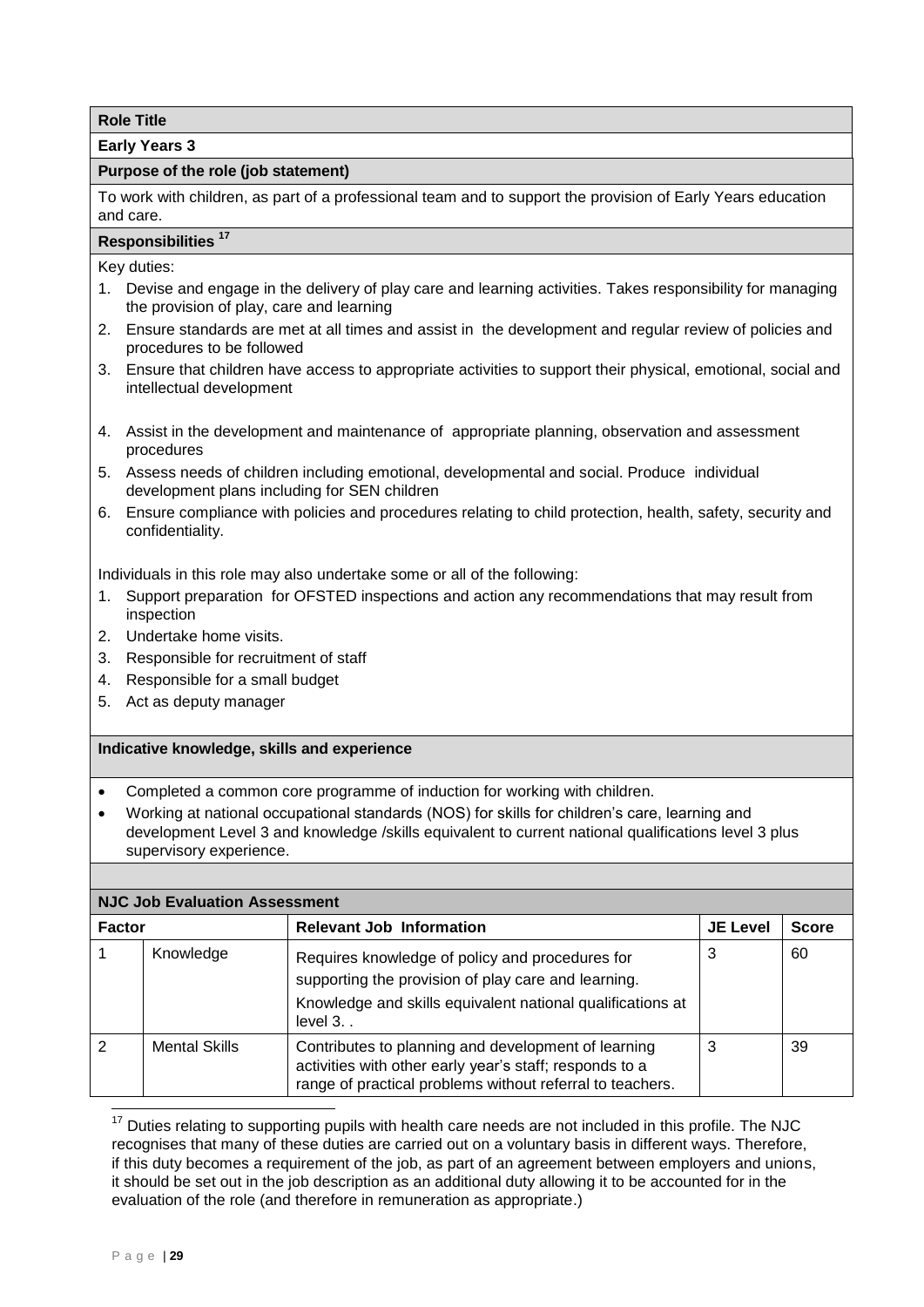| 3                        | Interpersonal &                                                | Developed communication skills with early year's pupils                                                                                                                                                                                                   | 4(a)              | 52          |
|--------------------------|----------------------------------------------------------------|-----------------------------------------------------------------------------------------------------------------------------------------------------------------------------------------------------------------------------------------------------------|-------------------|-------------|
|                          | Communication<br><b>Skills</b>                                 | to encourage social, educational and physical<br>development and acceptable behaviour. Shows empathy<br>and sensitivity. Regular communication to develop<br>relationships and provide information to parents/ carers,<br>other staff and other agencies. |                   |             |
| $\overline{\mathcal{L}}$ | <b>Physical Skills</b>                                         | Assembly and clearing away of equipment                                                                                                                                                                                                                   | $\overline{2}$    | 26          |
| 5                        | Initiative &<br>Independence                                   | Plans, prepares and delivers learning, assesses records<br>and reports on development, progress and attainment<br>resolving most problems independently.                                                                                                  | 3                 | 39          |
| 6                        | Physical<br>Demands                                            | Requires normal physical effort, with a mixture of sitting,<br>walking and carrying minor loads with short periods of<br>greater physical effort, such as lifting pupils where<br>necessary.                                                              | $\overline{2}$    | 20          |
| $\overline{7}$           | <b>Mental Demands</b>                                          | Working with individuals or small groups of children<br>where work is regularly interrupted, although this does<br>not normally require switching from one activity to<br>another.                                                                        | $\overline{2}$    | 20          |
| 8                        | Emotional<br>Demands                                           | Regularly exposed to emotionally demanding behaviours<br>and situations as a result of attending to children's'<br>personal needs and assisting with behaviour<br>management.                                                                             | 3                 | 30          |
| 9                        | Responsibility for<br>People Wellbeing                         | Ensure compliance with policies and procedures relating<br>to child protection, health, safety and confidentiality.<br>Provides advice and guidance on operation of Early<br>Years policy and procedures.                                                 | 4(a)              | 52          |
| 10                       | Responsibility for<br>Supervision                              | Regular demonstration of duties to other staff.                                                                                                                                                                                                           | $\overline{2}$    | 26          |
| 11                       | Responsibility For<br>Financial                                | No or limited responsibility for finance                                                                                                                                                                                                                  | 1                 |             |
|                          | Resources                                                      | Responsible for small budget                                                                                                                                                                                                                              | 2(c)              | 13/26       |
| 12                       | Responsibility for<br>Physical and<br>Information<br>Resources | Maintenance and updating of pupil records.                                                                                                                                                                                                                | $2(a)$ and<br>(g) | 26          |
| 13.                      | Working<br>Conditions                                          | Work is normally carried out in a nursery, where there is<br>regular exposure to noise or other unpleasant conditions<br>such as nappy changing.                                                                                                          | 3                 | 30          |
| <b>Total</b>             |                                                                |                                                                                                                                                                                                                                                           |                   | 433-<br>466 |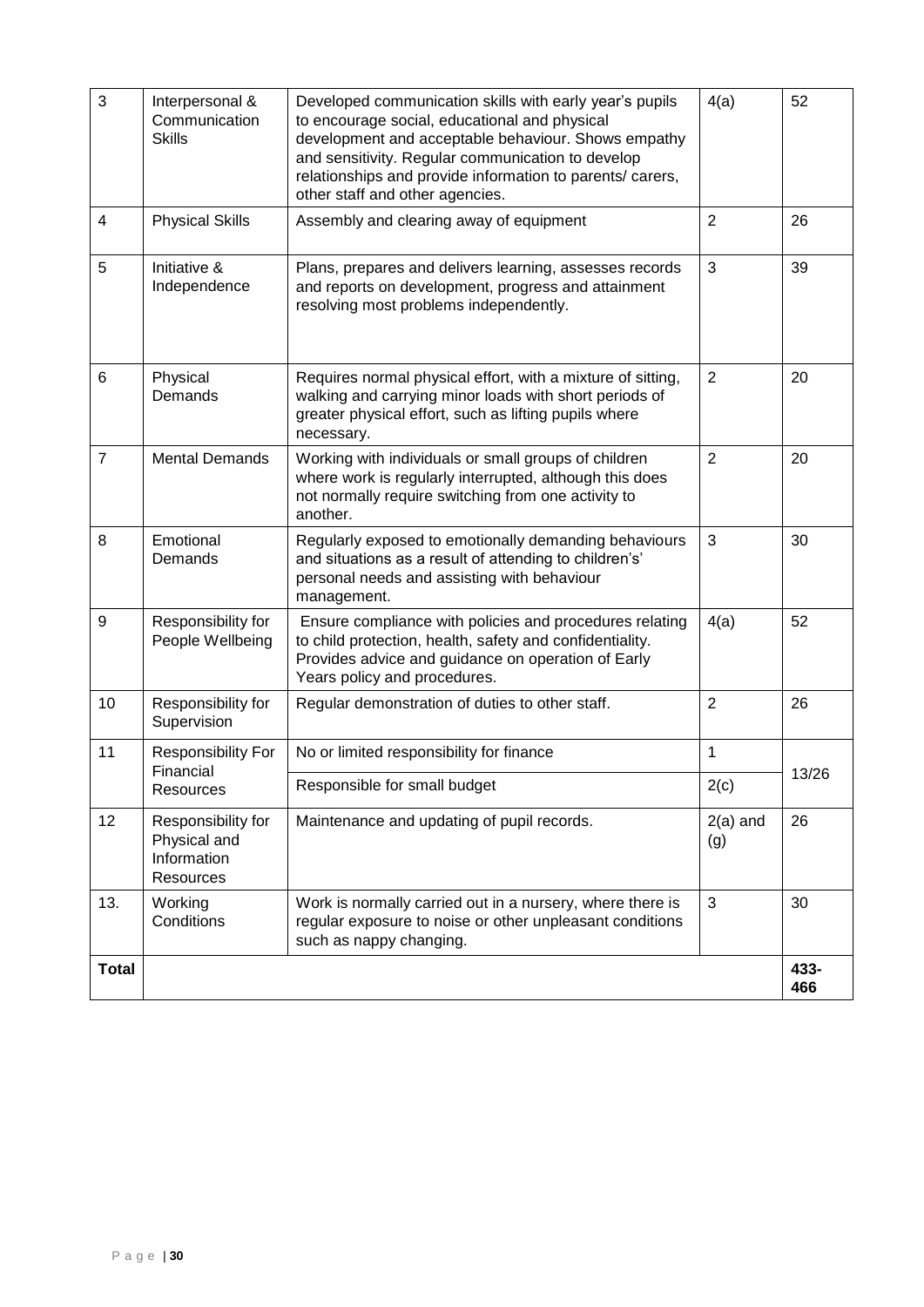| <b>Role Title</b>                                                                                                                      |  |  |  |
|----------------------------------------------------------------------------------------------------------------------------------------|--|--|--|
| <b>Early Years 4</b>                                                                                                                   |  |  |  |
| Purpose of the role (job statement)                                                                                                    |  |  |  |
| To lead and manage the provision of early education and care                                                                           |  |  |  |
| Responsibilities <sup>18</sup>                                                                                                         |  |  |  |
| Key duties:                                                                                                                            |  |  |  |
| Manage the operation and delivery of play, care and learning in the early years setting.<br>1.                                         |  |  |  |
| 2. Ensure standards are met at all times and assist in the development and regular review of policies<br>and procedures to be followed |  |  |  |
| Devising report systems for the development, progress and attainment of the children<br>3.                                             |  |  |  |
| Responsible for management of staff and their development and training.<br>4.                                                          |  |  |  |
| Responsible for the safe environment and welfare of children and staff.<br>5.                                                          |  |  |  |
| Establish links with parents, carers and other agencies.<br>6.                                                                         |  |  |  |
| Manage a budget<br>7.                                                                                                                  |  |  |  |
| Preparation for Ofsted inspections and action any recommendations that may result from<br>8.<br>inspection.                            |  |  |  |
| Indicative knowledge, skills and experience                                                                                            |  |  |  |

- Knowledge and skills equivalent to national qualifications level 3 in early years development
- Experience in supervision and management of an early years setting

| <b>NJC Job Evaluation Assessment</b> |                                            |                                                                                                                                                                                                                           |                          |              |
|--------------------------------------|--------------------------------------------|---------------------------------------------------------------------------------------------------------------------------------------------------------------------------------------------------------------------------|--------------------------|--------------|
| <b>Factor</b>                        |                                            | <b>Relevant Job Information</b>                                                                                                                                                                                           | <b>JE Level</b>          | <b>Score</b> |
|                                      | Knowledge                                  | Requires theoretical plus practical and procedural<br>knowledge of policies and procedures relating to a<br>childcare setting and child protection<br>Extended experience in staff management in a early<br>years setting | 4                        | 80           |
| $\overline{2}$                       | <b>Mental Skills</b>                       | Requires creative thinking to deal with complex issues<br>and to develop policies and procedures relating to<br>early years provision.                                                                                    | 4                        | 52           |
| 3                                    | Interpersonal &<br>Communication<br>Skills | Manages and motivates staff. Liaises with parents/<br>carers and negotiates with external agencies                                                                                                                        | $\overline{\mathcal{A}}$ | 52           |
| 4                                    | <b>Physical Skills</b>                     | Keyboard skills for report writing                                                                                                                                                                                        | $\overline{2}$           | 26           |
| 5                                    | Initiative &<br>Independence               | Works within recognised procedures set by statutory<br>framework within which the jobholder organises own<br>workload and that of others. Respond independently<br>to unanticipated problems and situations.              | 4                        | 52           |

 $18$  Duties relating to supporting pupils with health care needs are not included in this profile. The NJC recognises that many of these duties are carried out on a voluntary basis in different ways. Therefore, if this duty becomes a requirement of the job, as part of an agreement between employers and unions, it should be set out in the job description as an additional duty allowing it to be accounted for in the evaluation of the role (and therefore in remuneration as appropriate.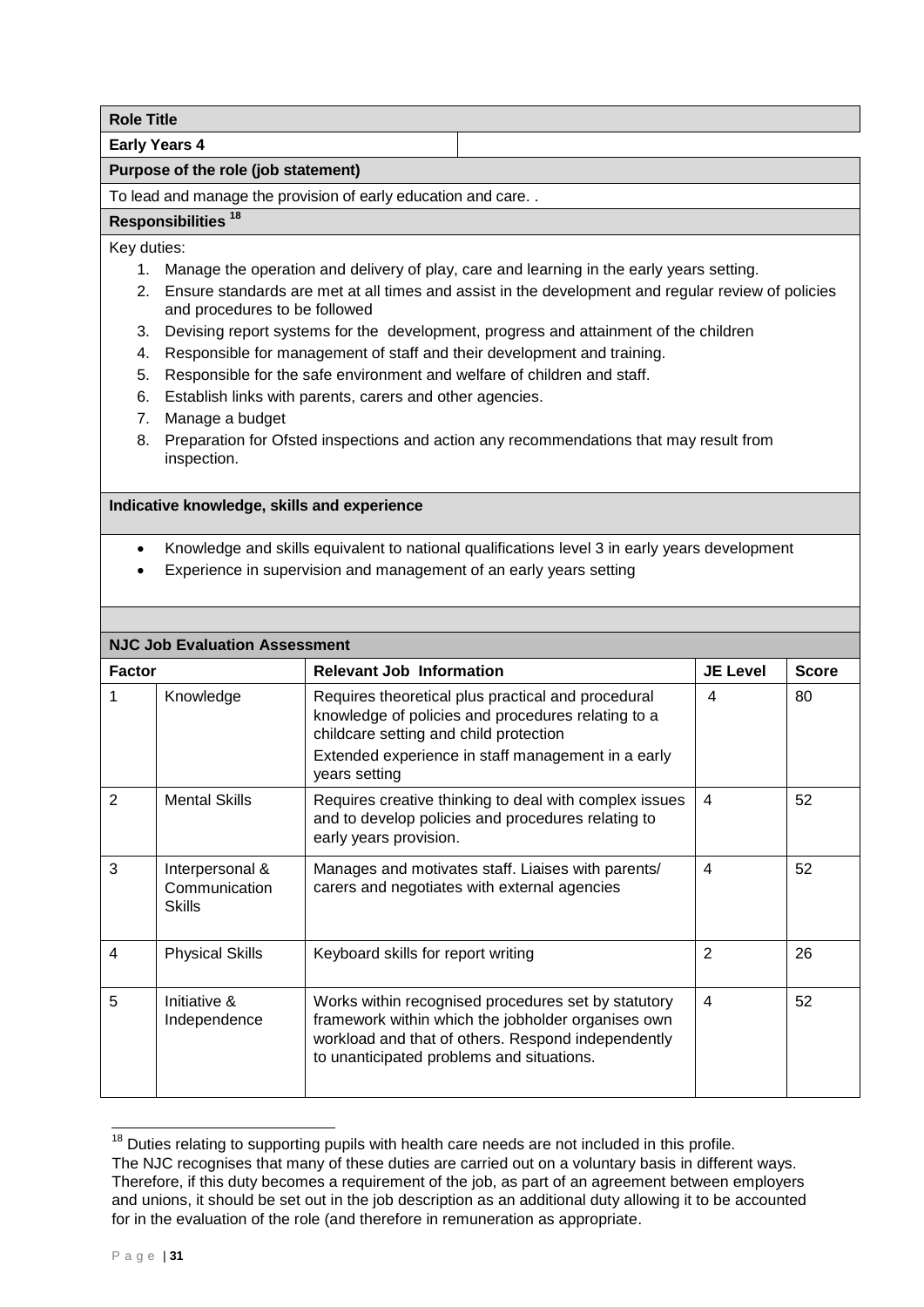| 6              | <b>Physical Demands</b>                                        | Requires normal physical effort.                                                                                                                                                             | 1              | 10      |
|----------------|----------------------------------------------------------------|----------------------------------------------------------------------------------------------------------------------------------------------------------------------------------------------|----------------|---------|
| $\overline{7}$ | <b>Mental Demands</b>                                          | Concentrated mental attention for report writing and<br>assessment.                                                                                                                          | 3              | 30      |
| 8              | Emotional<br>Demands                                           | Contact with parents and/or children placing<br>occasional emotional demands on the jobholder.                                                                                               | $\overline{2}$ | 20/30   |
|                |                                                                | Regular contact with parent and/or children placing<br>emotional demands on jobholder                                                                                                        | 3              |         |
| 9              | Responsibility for<br>People Wellbeing                         | Ensures the operation of the early years setting<br>according to the statutory framework. This includes<br>adaptation of policies and procedures to meet<br>operational demands.             | 4(a)           | 52      |
| 10             | Responsibility for<br>Supervision                              | Manages nursery and early year staff                                                                                                                                                         | 3              | 39      |
| 11             | Responsibility for<br>Financial<br><b>Resources</b>            | Manages budget of the early years setting                                                                                                                                                    | 3(b)           | 39      |
| 12             | Responsibility for<br>Physical and<br>Information<br>Resources | Onsite managerial responsibility for premises.<br>Selecting and/or ordering equipment and resources.<br>Also responsible for the creation and maintenance of<br>childcare and staff records. | 3              | 39      |
| 13             | Working<br>Conditions                                          | Work is normally carried out in an early years setting,<br>where there is occasional exposure to noise.                                                                                      | $\overline{2}$ | 20      |
| <b>Total</b>   |                                                                |                                                                                                                                                                                              |                | 511/521 |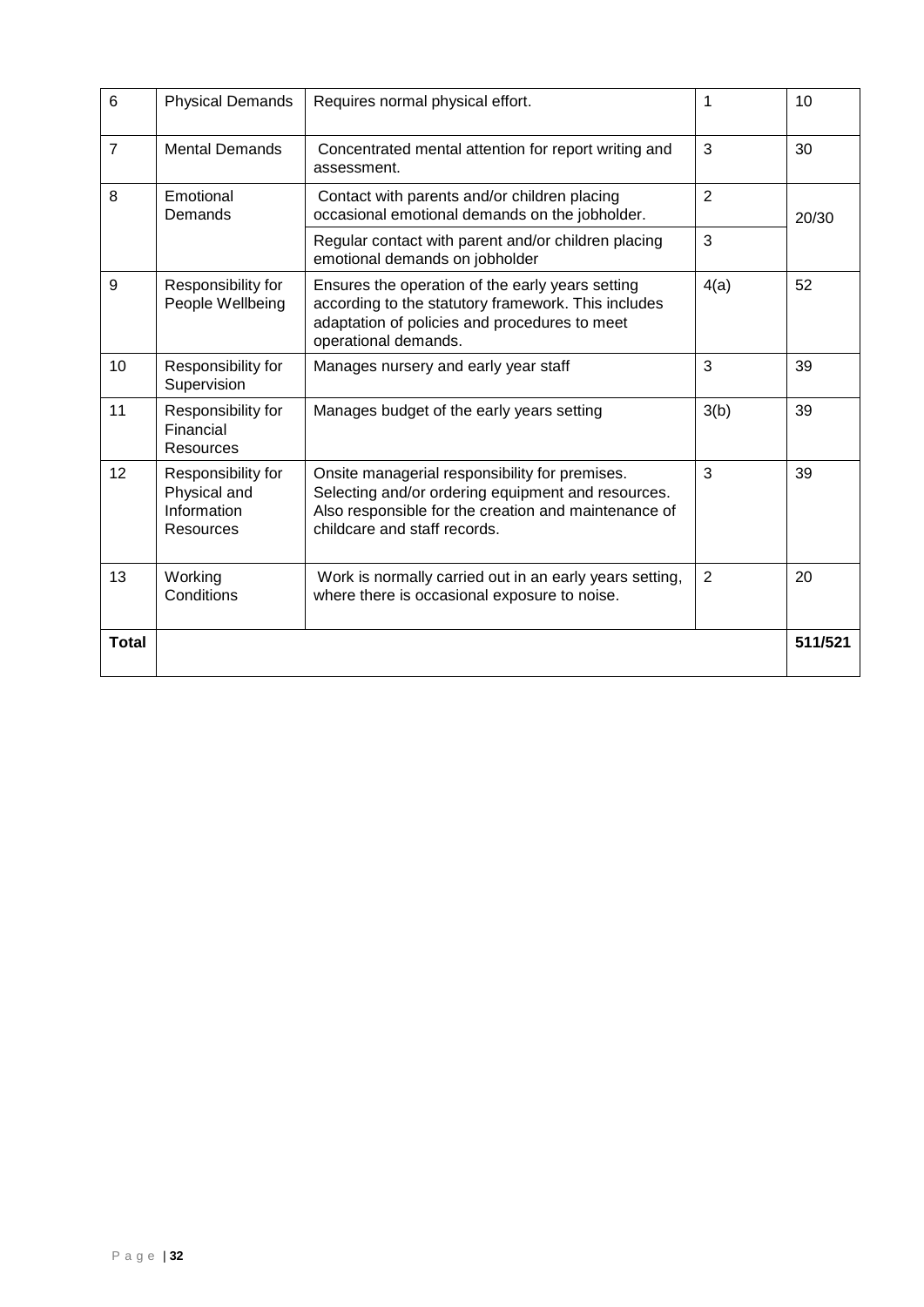## **Early Years 5 (Early Years Professional)**

## **Purpose of the role (job statement)**

To lead a professional team working with children on education and social development and to develop and improve practice to raise the standards of Early Years provision.

# **Responsibilities <sup>19</sup>**

Key duties:

- 1. Be responsible for working with groups of children leading and managing play, care and learning
- 2. Develop, introduce, lead and supervise education and social development work.
- 3. Develop policies and procedures relating to early years provision
- 4. Plan medium term educational programmes for a range of abilities
- 5. Assess, record and report on development, progress and attainment
- 6. Act as a team leader
- 7. Share knowledge and understanding of early years practices to help other colleagues to develop and improve their practice.
- 8. Liaise with parents, carers and other agencies.

Individuals in this role may also undertake some or all of the following:

- 1. Manage the early years team
- 2. Responsible for selecting and ordering equipment and resources within a budget

## **Indicative knowledge, skills and experience**

- Achieved Early Years Professional Status
- Working at national occupational standards (NOS) at level 6.

| <b>NJC Job Evaluation Assessment</b> |                                            |                                                                                                                                                                                                                                                                                                            |                   |              |
|--------------------------------------|--------------------------------------------|------------------------------------------------------------------------------------------------------------------------------------------------------------------------------------------------------------------------------------------------------------------------------------------------------------|-------------------|--------------|
| <b>Factor</b>                        |                                            | <b>Relevant Job Information</b>                                                                                                                                                                                                                                                                            | <b>JE Level</b>   | <b>Score</b> |
|                                      | Knowledge                                  | Requires specialist knowledge of child development<br>and of techniques, policies and procedures for<br>developing and leading suitable activities for early<br>year's pupils.<br>Knowledge and skills equivalent to national<br>qualifications at level 6                                                 | 6                 | 121          |
| 2                                    | <b>Mental Skills</b>                       | Develops suitable activities for individual and groups<br>of early year's pupils; requires creative thinking to<br>deal with complex issues and to develop policies and<br>procedures relating to early years provision; plans<br>educational programmes for a range of abilities over<br>the school year. | 4                 | 52           |
| 3                                    | Interpersonal &<br>Communication<br>Skills | Highly developed communication skills to lead in<br>educational and play activities and to stimulate<br>learning and development. Manages and motivates<br>more junior staff. Liaises with parents/ carers, other<br>agencies                                                                              | $5(a)$ and<br>(b) | 65           |

 $19$  Duties relating to supporting pupils with health care needs are not included in this profile. Remuneration for duties of this nature should be agreed at local level. The NJC recognises that many of these duties are carried out on a voluntary basis in different ways. Therefore, if this duty becomes a requirement of the job, as part of an agreement between employers and unions, it should be set out in the job description as an additional duty allowing it to be accounted for in the evaluation of the role (and therefore in remuneration as appropriate.